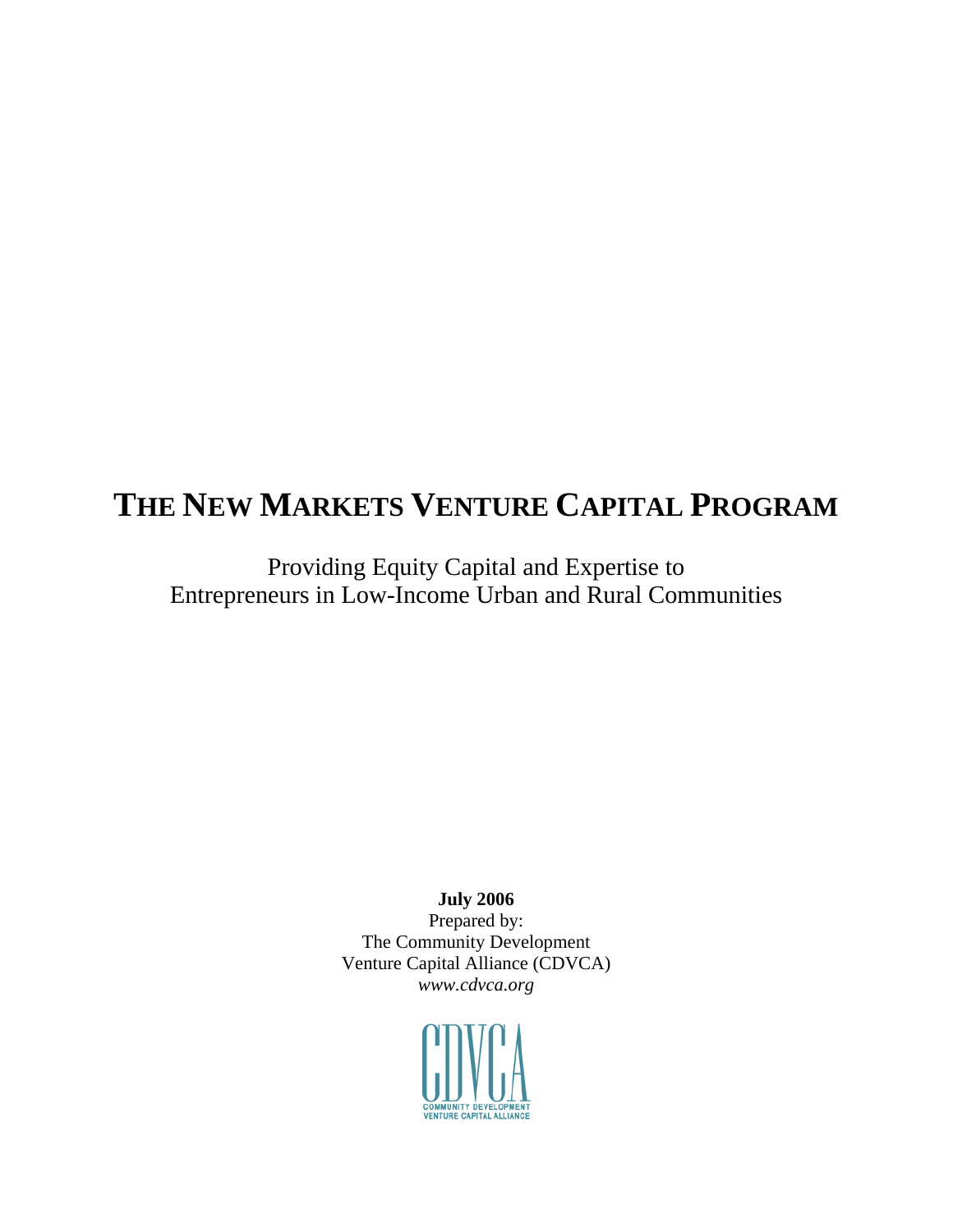| NMVC Program: A Pilot Project to Assist Economic Development in Low-income Communities4                         |  |
|-----------------------------------------------------------------------------------------------------------------|--|
|                                                                                                                 |  |
|                                                                                                                 |  |
|                                                                                                                 |  |
|                                                                                                                 |  |
|                                                                                                                 |  |
|                                                                                                                 |  |
|                                                                                                                 |  |
|                                                                                                                 |  |
| Figure 4. Percent of NMVC Investments Located in Low-Income Areas as of 3/31/200611                             |  |
|                                                                                                                 |  |
| <b>Operational Assistance Grants: Ensuring Portfolio Company Profitability and Protecting Public Investment</b> |  |
| Figure 5. Total NMVC Companies Investment vs. Private Sector Capital Leveraged as of 3/31/0614                  |  |
|                                                                                                                 |  |
|                                                                                                                 |  |
|                                                                                                                 |  |
|                                                                                                                 |  |
|                                                                                                                 |  |
|                                                                                                                 |  |
|                                                                                                                 |  |
|                                                                                                                 |  |
|                                                                                                                 |  |
|                                                                                                                 |  |

### **TABLE OF CONTENTS**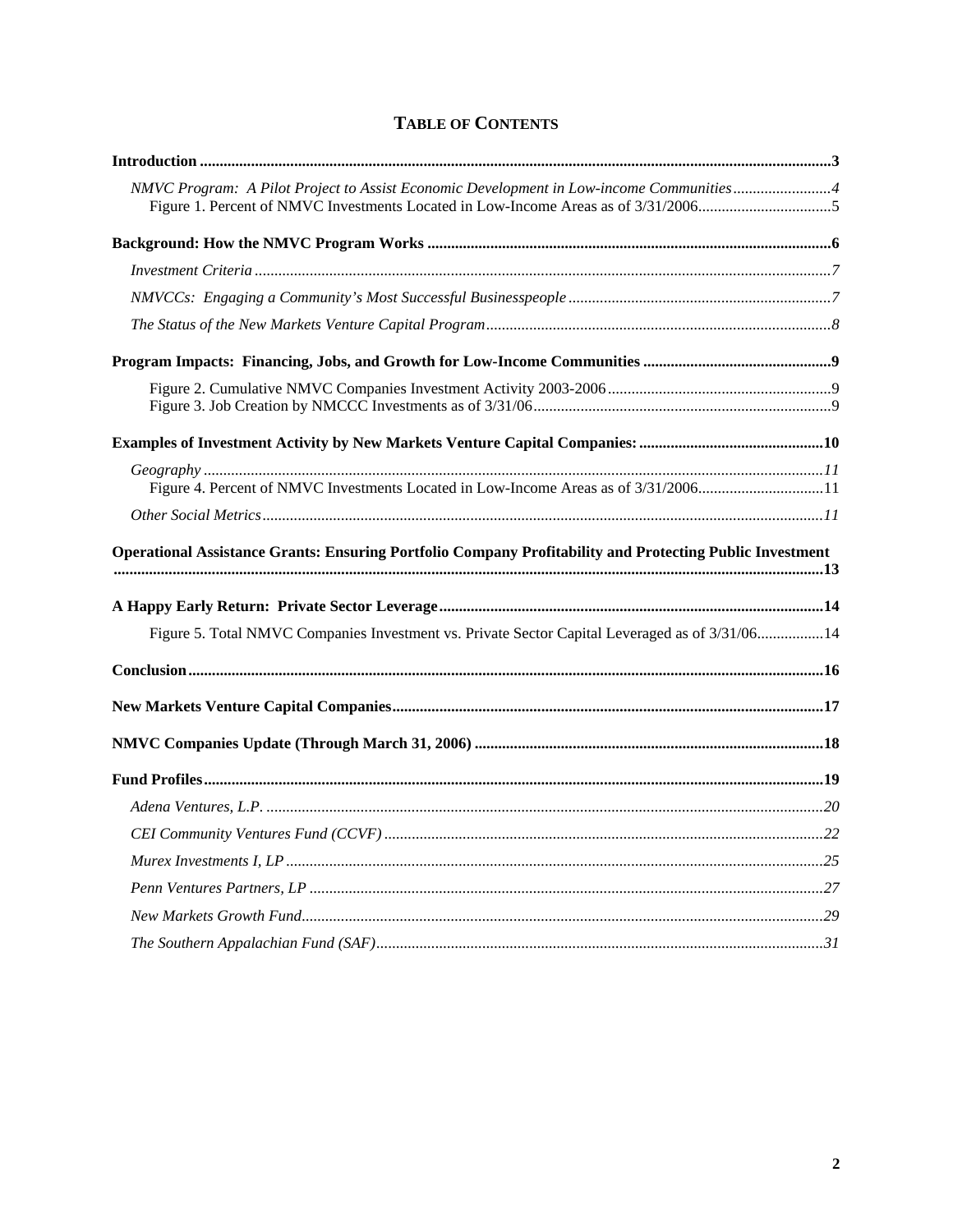#### **INTRODUCTION**

This report examines the record of the New Markets Venture Capital ("NMVC") Program. Congress created the NMVC Program in 2001 to encourage venture capital investment in lowincome communities of the United States in order to create jobs and entrepreneurial capacity in places where traditional venture capital funds typically do not invest. Six NMVC companies were formed and began investing in 2003 and 2004.

While the six NMVC funds are still less than halfway through their investment cycles, they have already experienced substantial success and have had important impacts on their communities:

- Six NMVC companies currently operate in underinvested, low-income urban and rural areas throughout America, including rural Maine, New Hampshire and Vermont; Central Pennsylvania; distressed parts of Maryland, Virginia, and Washington, DC; distressed parts of Delaware, New Jersey, and Pennsylvania; Appalachian Kentucky, Tennessee, Alabama, Georgia, and Mississippi; and Appalachian Ohio, West Virginia, Maryland, and Kentucky.
- These NMVC funds have invested more than \$48 million in 75 companies in poor, underinvested areas of the nation, as of March 31, 2006.
- They have leveraged \$136 million in investments from other sources, including individual angel capitalists and other venture capital funds that the NMVC Companies lead into deals in their regions, a leverage ratio of more than 4 to 1.
- They have provided more than \$6 million in operational assistance grants to 163 companies to fund such things as a business plan that plotted the success of a Vermont importer of organic fair trade products, a business plan for a Maine software business that used the plan to secure \$1.2 million in other equity financing, and a business plan for an industrial mat manufacturer that resulted in expansion and hiring of additional employees.
- As of March 31, 2006, they had created 368 jobs and created or maintained 1,626 jobs in the areas in which they operate; companies receiving operational assistance grants had employment of almost 1,000 people.
- They are proving that it is possible to find and invest in strong, high-growth companies in low-income, underinvested areas of America to make market-rate returns for investors, successfully return tax-payer dollars to the federal government, and foster economic growth and create good jobs in some of America's most distressed urban and rural areas.

This report was prepared by the Community Development Venture Capital Alliance ("CDVCA"), which is the trade association for the rapidly growing field of community development venture capital ("CDVC") investing. All six of the companies founded under the NMVC Program (the "NMVCCs") are CDVCA members. CDVC funds provide equity capital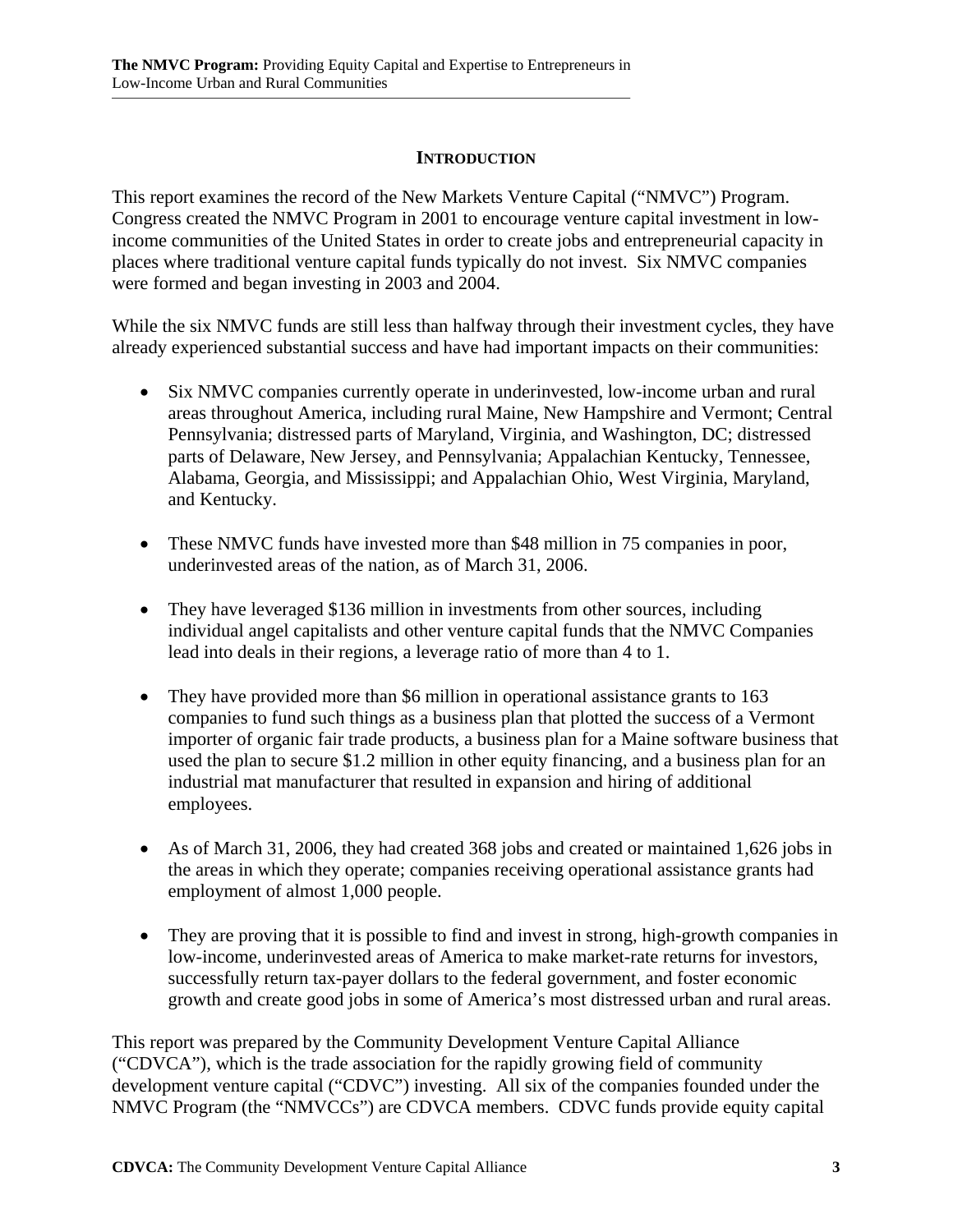to businesses in underinvested markets, seeking market-rate financial returns, as well as the creation of good jobs, wealth, and entrepreneurial capacity. CDVC funds are mission-driven entities that invest in for-profit businesses. Growth of these businesses delivers financial returns for the fund and its investors and social returns for the communities in which they are located. With nearly one billion dollars under management and more than 80 funds active or in formation, the CDVC industry has grown substantially since CDVCA's founding in 1993.

#### *NMVC Program: A Pilot Project to Assist Economic Development in Low-income Communities*

Venture capital investors provide patient capital to businesses at a critical early stage, typically after an entrepreneur has exhausted his own resources and those of "friends and family," but before traditional lenders such as commercial banks are able to step in. Access to sources of venture capital investment is an important component of growing successful businesses. To mitigate the risk of venture investing, venture capitalists build a portfolio of investments and frequently take an active and often invaluable role in the business and affairs of a company by working as an active member of a company's board of directors, working to introduce a company to suppliers, customers and strategic partners, and providing managerial advice such as recruiting.

While the last decade has seen a tremendous expansion in the amount of venture capital investment in the United States, the distribution of this resource has been concentrated on a few geographic areas such as Silicon Valley, the Route 128 corridor near Boston, and Austin, Texas. Between 1991 and 2000, 65.2% of all traditional venture capital investment dollars went to companies located in just five states – California, Massachusetts, New York, Texas, and Colorado – leaving large portions of the United States with little or no investing activity. In the first quarter of 2006, three regions, Silicon Valley, New England, and LA/Orange County accounted for 59% of all venture capital dollars invested and 49% of all reported deals.<sup>1</sup>

The NMVC Program was designed to create incentives for private investors with an interest in a low-income community to establish a source of venture capital to assist in economic revitalization and growth of low-income communities. Already, the program has shown tremendous success in achieving this result: as of the first quarter of 2006, 92% of all investment activity by the NMVCCs had occurred in low-income areas.

<u>.</u>

<sup>&</sup>lt;sup>1</sup> PricewaterhouseCoopers and National Venture Capital Association, MoneyTree Report, Q1 2006.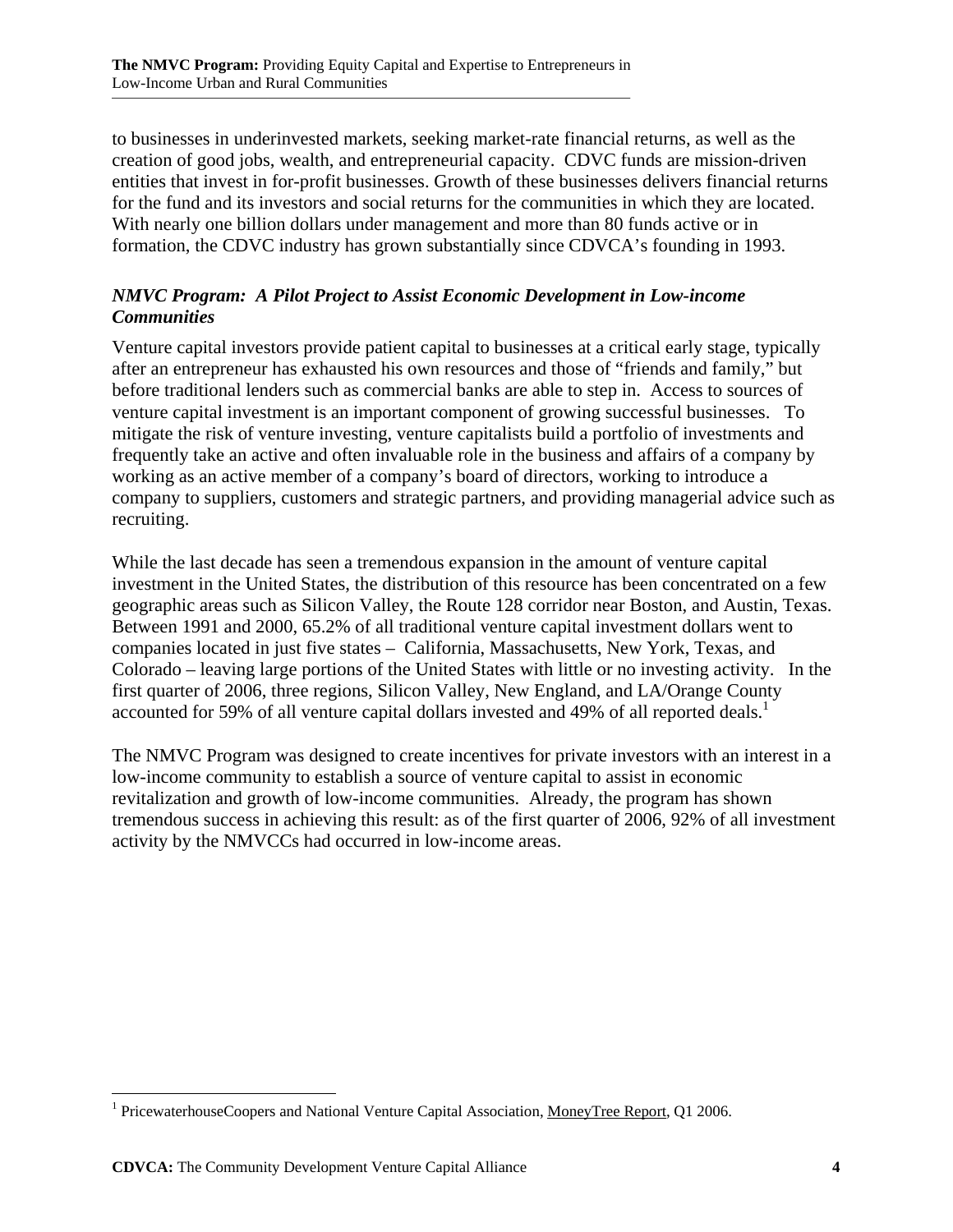



Diversifying the economies of the nation's low-income communities will require investment expertise and a source of long-term capital for promising businesses. NMVCCs will provide market-rate returns to private sector investors, repayment with interest to the federal government, and lasting economic benefits to America's underinvested communities. Legislation to extend the NMVC Program through 2009 has been introduced by members of both parties in the current session of both the House of Representatives and Senate.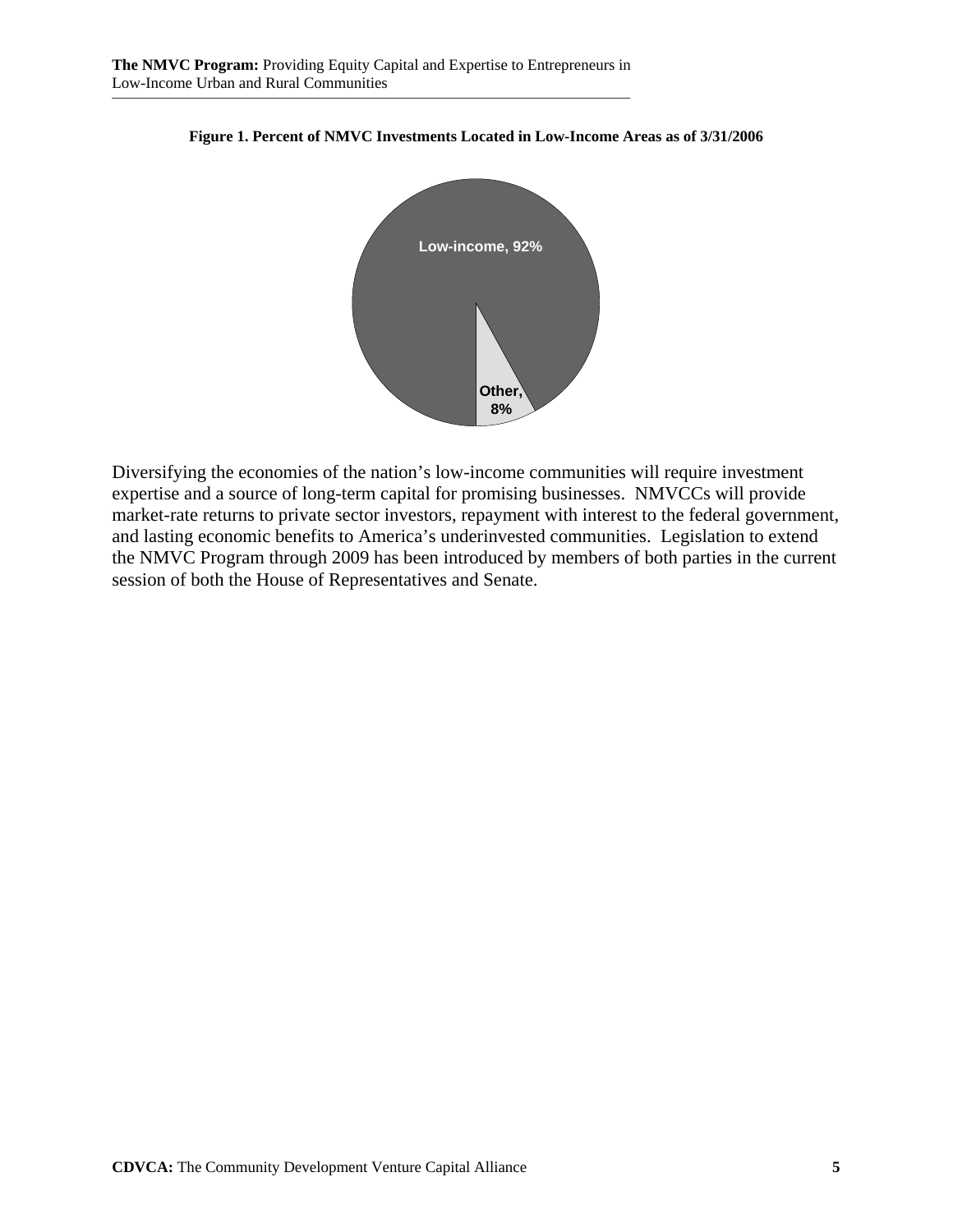#### **BACKGROUND: HOW THE NMVC PROGRAM WORKS**

The NMVC Program was adopted in December 2001 as part of the Consolidated Appropriations Act of 2001, with the goal of creating a source of investment capital for high-growth businesses in low-income urban and rural areas, and to tie access to this program to the creation of local jobs with livable wages and benefits for low-income individuals. The NMVC Program provides guaranteed debenture financing to help capitalize local venture capital funds and grant financing to provide operational assistance to portfolio companies.

Currently, there are six New Markets Venture Capital companies ("NMVCCs") (listed on page 17 of this report) which have raised \$48 million of capital from private sources, including commercial banks, wealthy individuals, foundations and insurance companies. The SBA designated these six funds in 2001 after a competitive application process; closings took place in 2002 and 2003.

Each NMVCC was required to raise at least \$5 million in capital from private sources in order to quality for the program. To create an incentive for private sector investment in these previously under-capitalized regions, the federal government provided each a NMVCC ten-year loan, at nearly a 1:1 ratio, via SBA-backed debenture financing.

NMVCCs receive two types of support from the program:

- *debenture guarantees*, whereby the NMVCCs receive cash proceeds of SBA-backed debenture financing roughly equivalent to private capital raised. Debentures have a ten year-term, with no interest due in the first five years and interest-only payments in the second five years, and
- *operational assistance grants*, used to provide direct support to portfolio companies and companies being considered for investment. NMVCCs were required to raise operational assistance grants, in cash or in kind, in an amount equal to at least 30% of their regulatory capital, and were then eligible to receive cash matching grants from the SBA. NMVCCs identify promising companies in their low-income communities that need specific help to ensure their viability, and then allocate operational assistance to those the NMVCC feels can most benefit and/or that may one day be eligible for an investment by the NMVCC. Operational assistance grants have been used to help identify new markets, revamp business plans, obtain proper legal protection for intellectual property, and assist in recruitment of employees.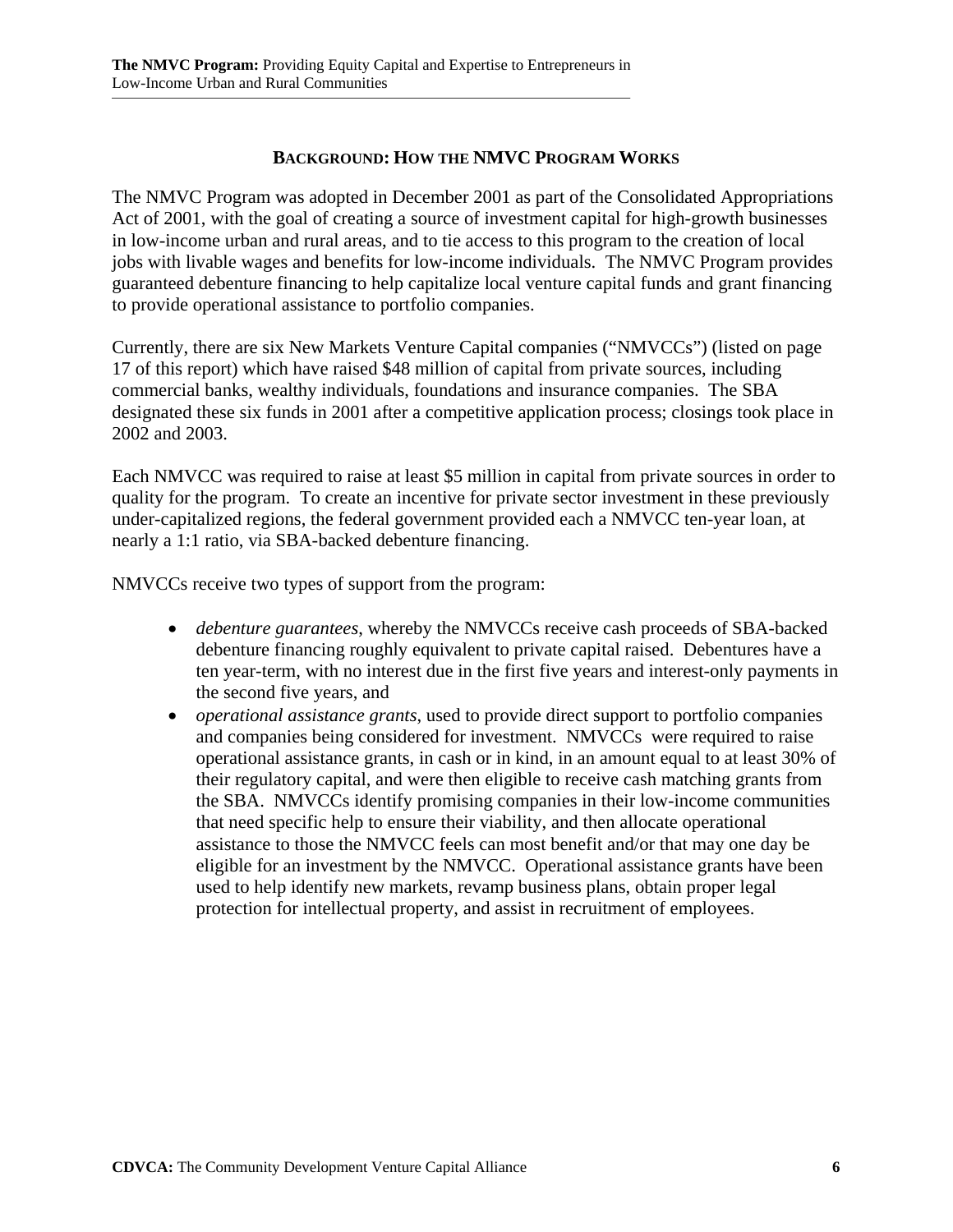#### *Investment Criteria*

80% of the investments made by an NMVCC must be "Equity Investments" in "Small Enterprises" in a "Low-Income Geography."

- "Equity Investments" means common or preferred stock, limited partnership interests, warrants, options, and subordinated debt with equity features.
- "Small Enterprise" means, generally, an independent business with a net worth not greater than \$18 million and revenue not exceeding \$6 million per year.
- "Low-Income Geography" means (i) any census tract with a poverty rate of at least 20%, (ii) any census tract in a metropolitan area wherein 50% of households are at or below 60% of area median income, (iii) any census tract not in a metropolitan area wherein median household income does not exceed 80% of statewide median income or (iv) other specially designated communities, such as HubZones or Empowerment Zones.

The NMVC Program prohibits investments in real estate, project finance, farmland, reinvesting and relending, among other activities.

*Note: CDVCA's website, www.cdvca.org, has detailed information on the NMVC Program, including the complete legislation and regulations. In addition, CDVCA staff members are available to answer questions about this report and the existing NMVCCs. Please contact Kerwin Tesdell (ktesdell@cdvca.org) or Kelly Williams (kwilliams@cdvca.org).* 

#### *NMVCCs: Engaging a Community's Most Successful Businesspeople*

NMVCCs unique mission, to create value for investors while helping build wealth and entrepreneurial capacity in an underinvested community, has meant that each of the NMVCCs has been able to bring together experts in the field of venture capital investing, finance, and entrepreneurship to secure a source of equity capital for entrepreneurs in communities that had been without a source of patient capital and the expertise that is unique to this kind of finance.

Invaluable to the success of these companies is the dedication of the managers of these funds, many of whom have brought their considerable experience at the nation's top financial institutions and business schools to low-income communities that previously had no provider of equity capital. In addition, each NMVCC has ties to a respected and well-established community-based organization with a broader economic and/or community development agenda. Many, such as Kentucky Highlands, a sponsor of Southern Appalachian Fund, and Coastal Enterprises of Maine, sponsor of CEI Community Venture Fund I, have been working to build and diversify their under-invested communities for decades.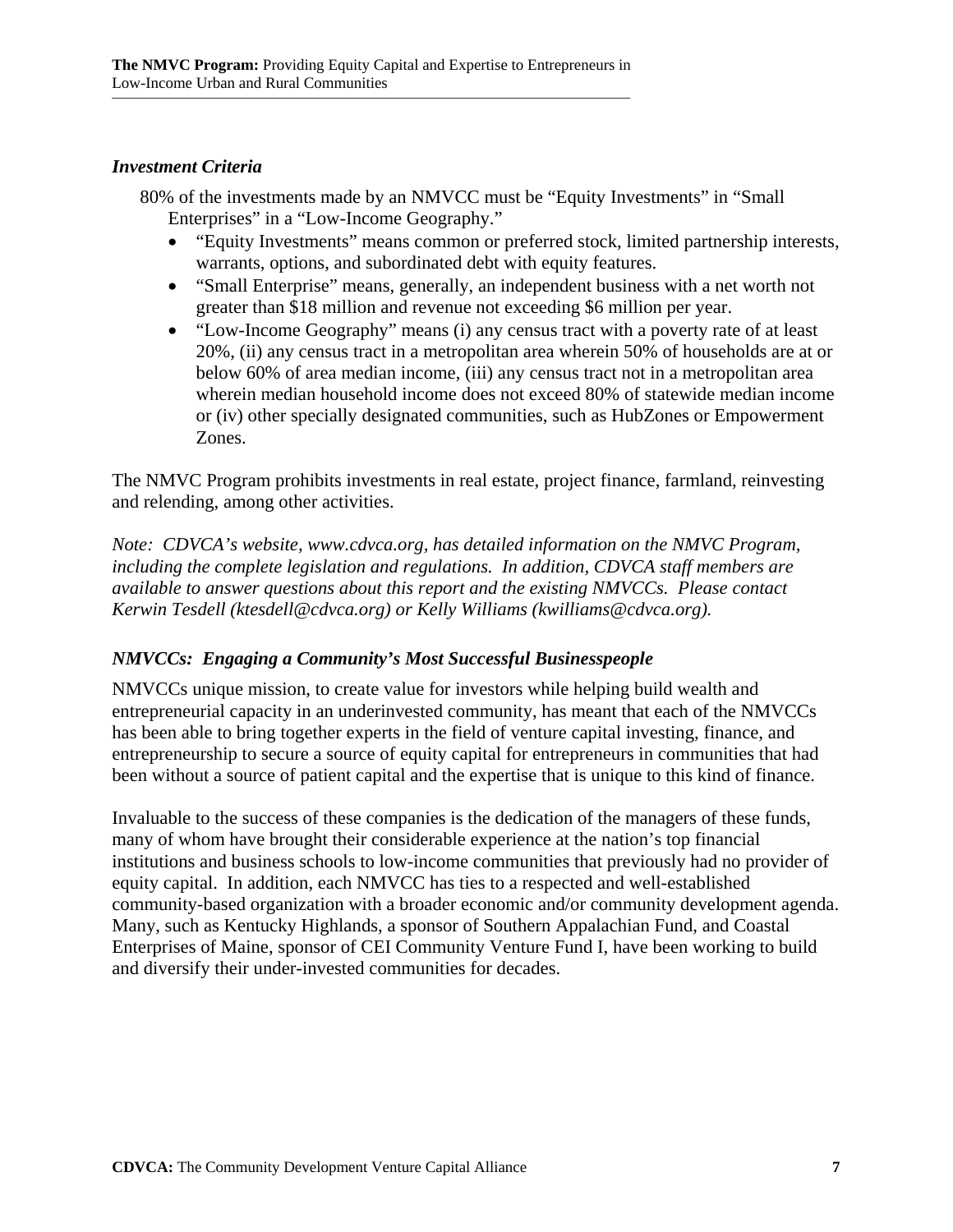#### *The Status of the New Markets Venture Capital Program*

The NMVC Program was part of a broad bipartisan initiative to target federal assistance to improve local economies in low-income urban and rural communities. The other elements of this initiative included the New Markets Tax Credit, additional empowerment zones and a new program, Community Renewal Zones. In FY 2001, Congress appropriated \$22 million as a subsidy for \$150 million of debenture guarantees and \$30 million in grant financing to support up to fifteen NMVCCs. Half of this money was obligated to support seven companies designated in July 2001. In the fall of 2002, SBA agreed to designate seven additional NMVCCs in 2003, but Congress unexpectedly rescinded the remaining monies—\$24.25 million—in the Fiscal 2003 Omnibus Appropriations Bill (\$10.5 million for subsidy cost of debenture guarantees and \$13.75 million for grant financing). Legislation has been introduced in the House of Representatives and the Senate to extend the NMVC Program through 2009.

The NMVC Program differs significantly from other federal financing programs, including those administered by the SBA. While the NMVC Program is modeled in some respects on the Small Business Investment Company ("SBIC") program, the SBIC program was primarily a form of debt financing, which required that companies participating in the program have a credit history and an ability to cover debt service with a demonstrable cash flow. NMVCCs are required to provide equity capital to their investees and have a great deal more flexibility to fund companies with high growth potential. While SBIC's have penetrated low-income markets, providing more than 40% of their financing to these areas, NMVCC's are required to make 80% of their investments in low-income communities, and, unlike the SBIC program, also have the flexibility to provide operational assistance to entrepreneurs in order to ensure the viability of the business in the long-run. While the operational assistance grants add somewhat to the overall cost of the NMVC Program, this assistance helps to reduce the overall risk of the investment and protect public funds. The SBIC program does not offer this assistance.

Nor is the NMVC Program duplicative of other federal business development programs such as the Community Development Financial Institutions ("CDFI") Program administered by the Department of the Treasury. The CDFI Fund does not target equity investing as the main investment tool intermediaries must use to finance their portfolio. Nor do CDFIs tie investments to operational assistance, provide a source for technical assistance, or receive the leverage provided by NMVC debentures. Therefore CDFIs alone cannot be relied on as a way to increase the type of patient capital needed most by small enterprises located in low-income areas.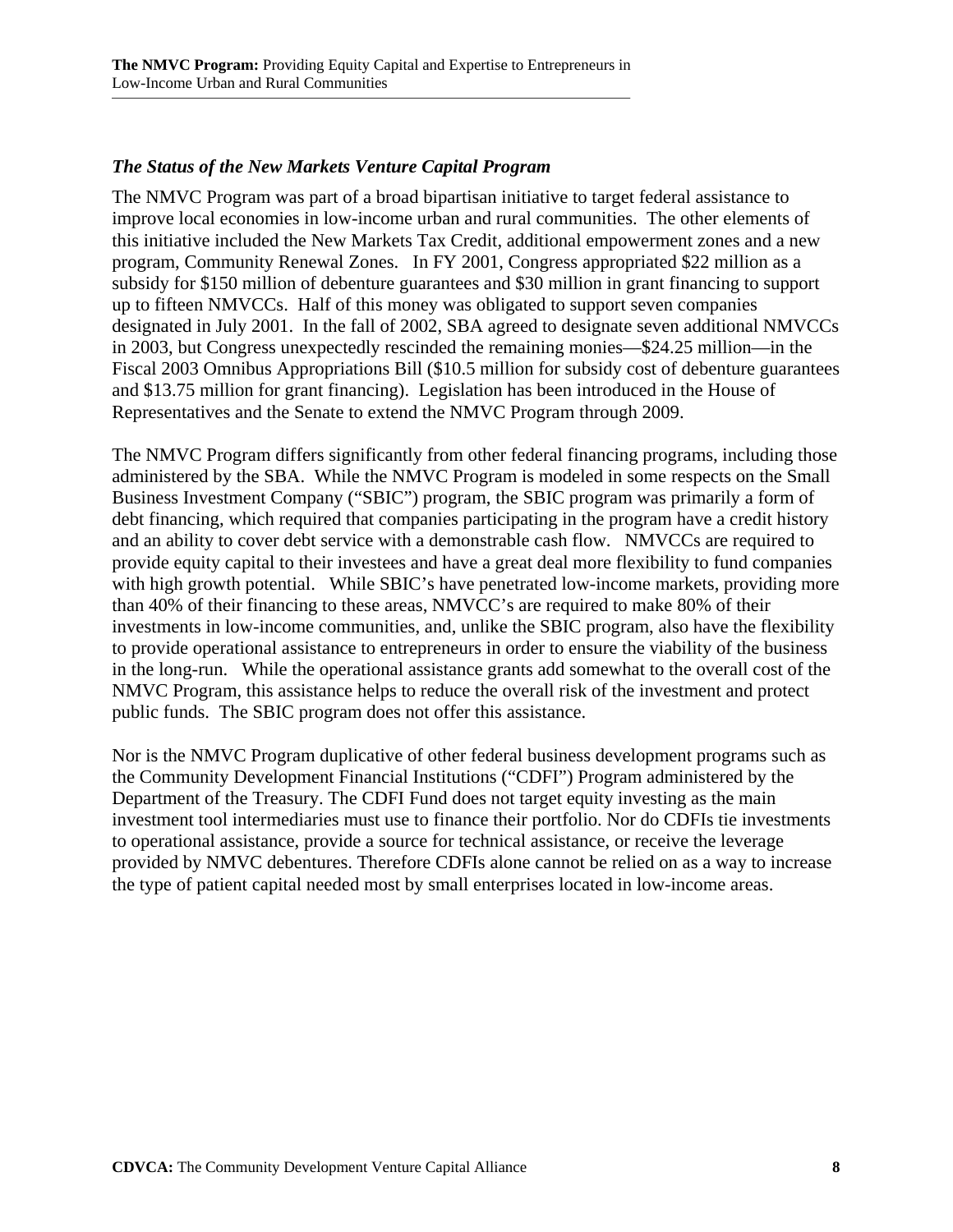#### **PROGRAM IMPACTS: FINANCING, JOBS, AND GROWTH FOR LOW-INCOME COMMUNITIES**

As of March 31, 2006, the six NMVCCs had invested approximately \$32.2 million into 75 companies, 69 of which (92%) are located in low-income areas.





The rate of investment activity has shown a marked increase each year of the funds' operation. All funds reported increased investment activity in the current year, and two funds expect that they soon will be fully invested by year's end.

While venture capital investment is a long-term economic development strategy, the impact that the NMVCCs have had on employment in the low-income communities they serve has already been significant.

| Number of jobs <i>maintained and created</i>                        | 1.626 |
|---------------------------------------------------------------------|-------|
| Number of jobs <i>created after investment</i>                      | 368   |
| Number of jobs at <i>companies receiving operational assistance</i> | Ο1    |

| Figure 3. Job Creation by NMCCC Investments as of 3/31/06 |  |  |  |
|-----------------------------------------------------------|--|--|--|
|                                                           |  |  |  |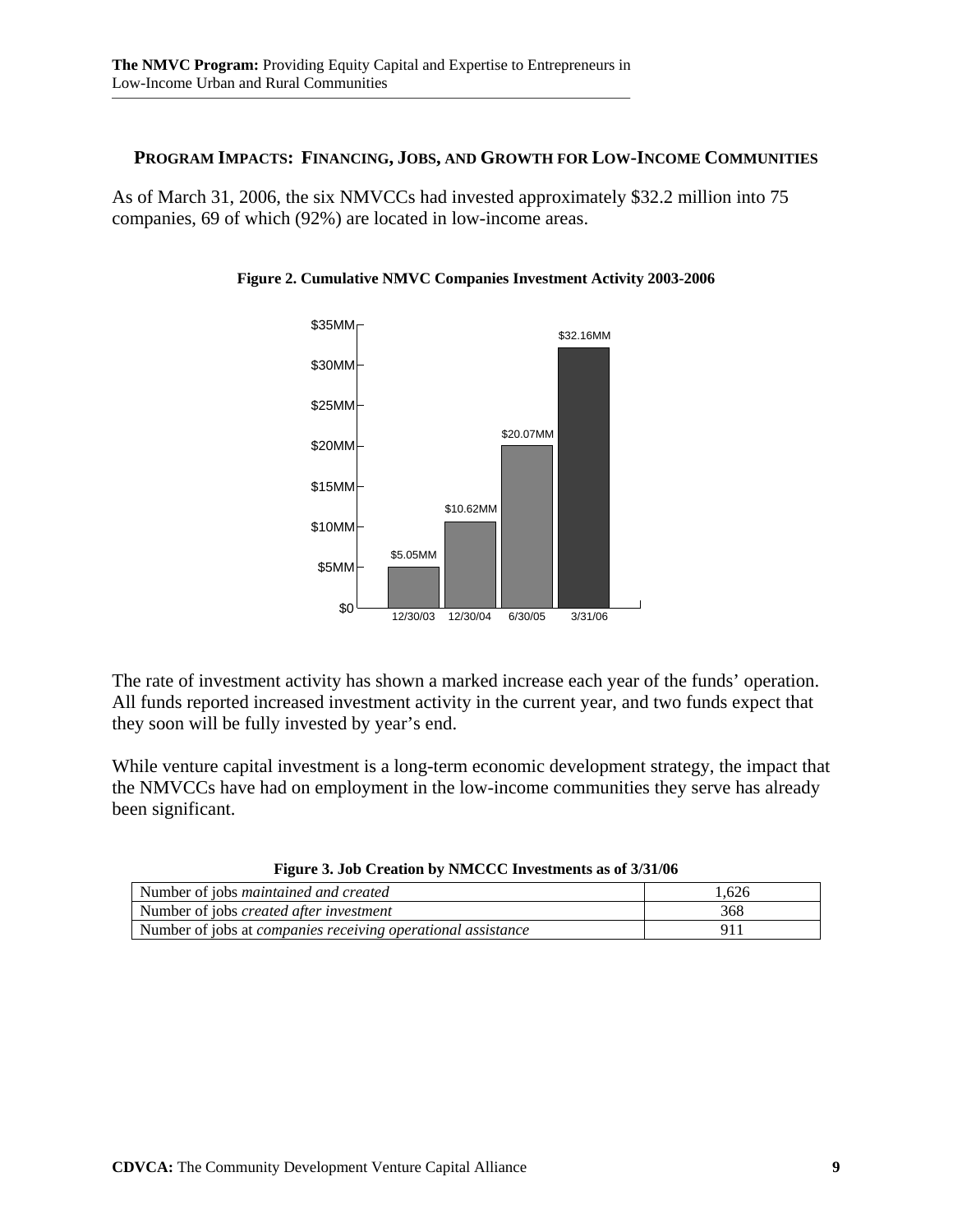#### **EXAMPLES OF INVESTMENT ACTIVITY BY NEW MARKETS VENTURE CAPITAL COMPANIES:**

**Funding the Emerging Natural Products Industry in Vermont, New Hampshire and Rural Maine:** *CEI Community Ventures Fund LP ("CEICV")* 

Recent investments include a baker of shelf-stable pizza crusts, located in a lowincome area 20 miles outside Concord, New Hampshire, and a new equity infusion for one of Maine's oldest and most beloved seafood packagers, located in economically depressed Downeast, Maine. With CEICV's expertise and operational assistance funding, both companies are focusing their marketing on rapidly expanding high-end natural food distribution channels such as Whole Foods Markets.

**Investing in Innovative Technology and Creating Skilled Jobs in Baltimore's Low-Income Neighborhoods:** *New Markets Growth Fund ("NMGF")* 

NMGF's mission is to act as economic growth catalyst by leveraging intellectual property innovations from universities and federal laboratories, assembling strong management teams, and building high growth companies with skilled labor forces in low-income neighborhoods in and around Baltimore, Maryland. Recent investments include a company with proprietary geo-spatial mapping software for the homeland security market and a technology company that provides monitoring, mapping and reporting for mobile workforces.

#### **Enabling Promising Entrepreneurs to Locate their Businesses in their Communities:** *Penn Ventures*

Penn Ventures did not flinch when it was approached by Hard Bikes, a new manufacturer of custom motorcycles with firm sales commitments for its unique products. The entrepreneurs were determined to locate the business in Tyrone, Pennsylvania, the hometown of one of the founders and a former oil and steel town now suffering high unemployment. Penn Ventures' commitment encouraged other investors to co-invest and properly fund the company. The company expects to create 30 wellpaid jobs over the next two years. **Helping to Diversify a Rural and Underinvested Economy:**  *Southern Appalachian Fund* **("SAF")** 

SAF's target market encompasses lowincome communities in Kentucky, Tennessee, and the Appalachian counties of Georgia, Alabama, and Mississippi. SAF expects to be fully invested by the end of 2006 – in a geography long overlooked by traditional venture capital investors, SAF has been able to invest in less than 4% of all the opportunities presented to it since it began investing activities in 2003. SAF's founders and managers are preparing to launch another equity investment vehicle, Meritus Ventures, that will serve an overlapping rural investment area.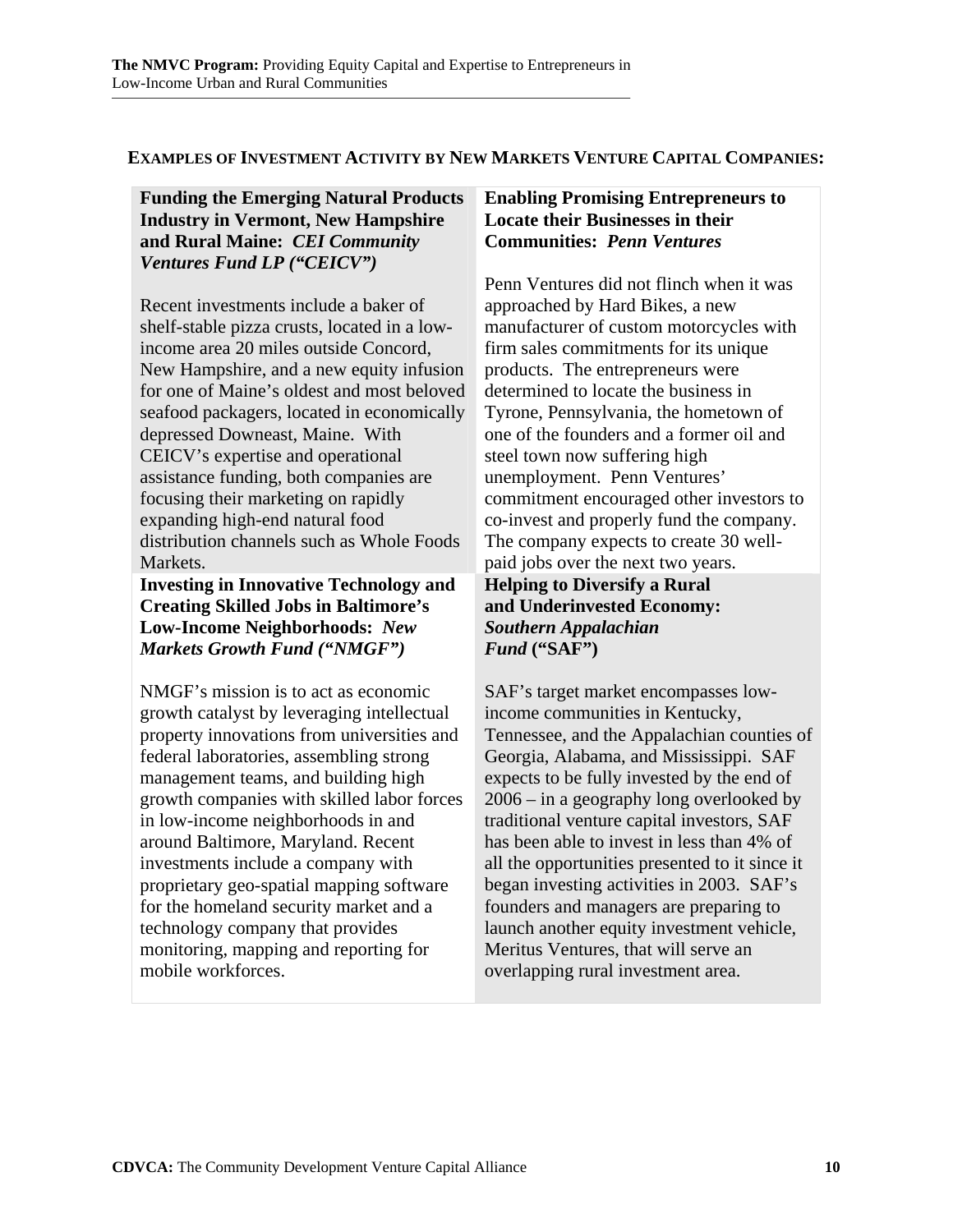#### *Geography*

The jobs created and maintained by the NMVCCs are located overwhelmingly in low-income communities and frequently are headed by local entrepreneurs, for whom the program represents a unique opportunity.



**Figure 4. Percent of NMVC Investments Located in Low-Income Areas as of 3/31/2006** 

Examples include the low-income areas of and surrounding Philadelphia, PA, served by Murex Investments I, LP ("Murex"): As an aggregate, in the low-income areas that constitute Murex's operating region, an average of 26.8% of the population lives below the poverty level. Prospects for the region's low-income residents have even worsened over the past two years. From *The Philadelphia Inquirer*, August 31, 2005: "In Philadelphia, which has been losing jobs and residents for fifty years, 25% of its estimated 1.41 million residents lived below the federal poverty line last year, up from 22% a year earlier. About 35% of Philadelphia children were living in poverty, up from 28% in 2003. Those figures pushed Philadelphia into the No. 9 spot among poorest US big cities and No. 5 among US counties, its worst showing in at least three years."

#### *Other Social Metrics*

Four times each year, the NMVCCs are required to submit to the SBA a *Social, Economic or Community Economic Development Impact Statement*, which requires that the following information be collected from portfolio companies:

- 1. The number and percentage of employees residing in a low-income geography, as well as a breakdown of employees by wage category;
- 2. Percentage of employees provided with medical coverage and offered a pension plan other than Social Security, savings plan or 401K plan;
- 3. Percentage equity ownership by residents of low-income areas; and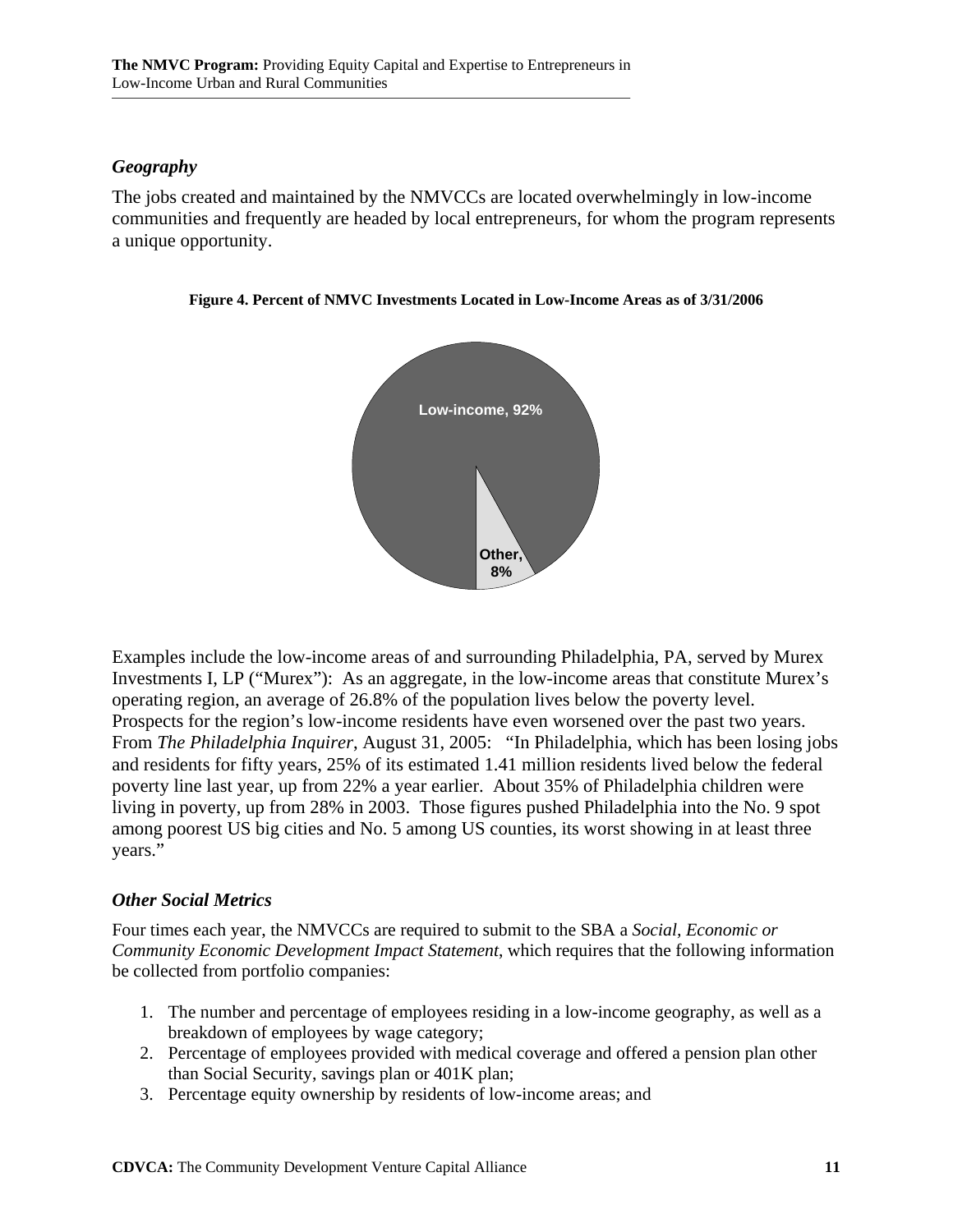4. Real estate and property taxes paid to local governments.

Data on job creation and retention is also collected on recipients of operational assistance awards.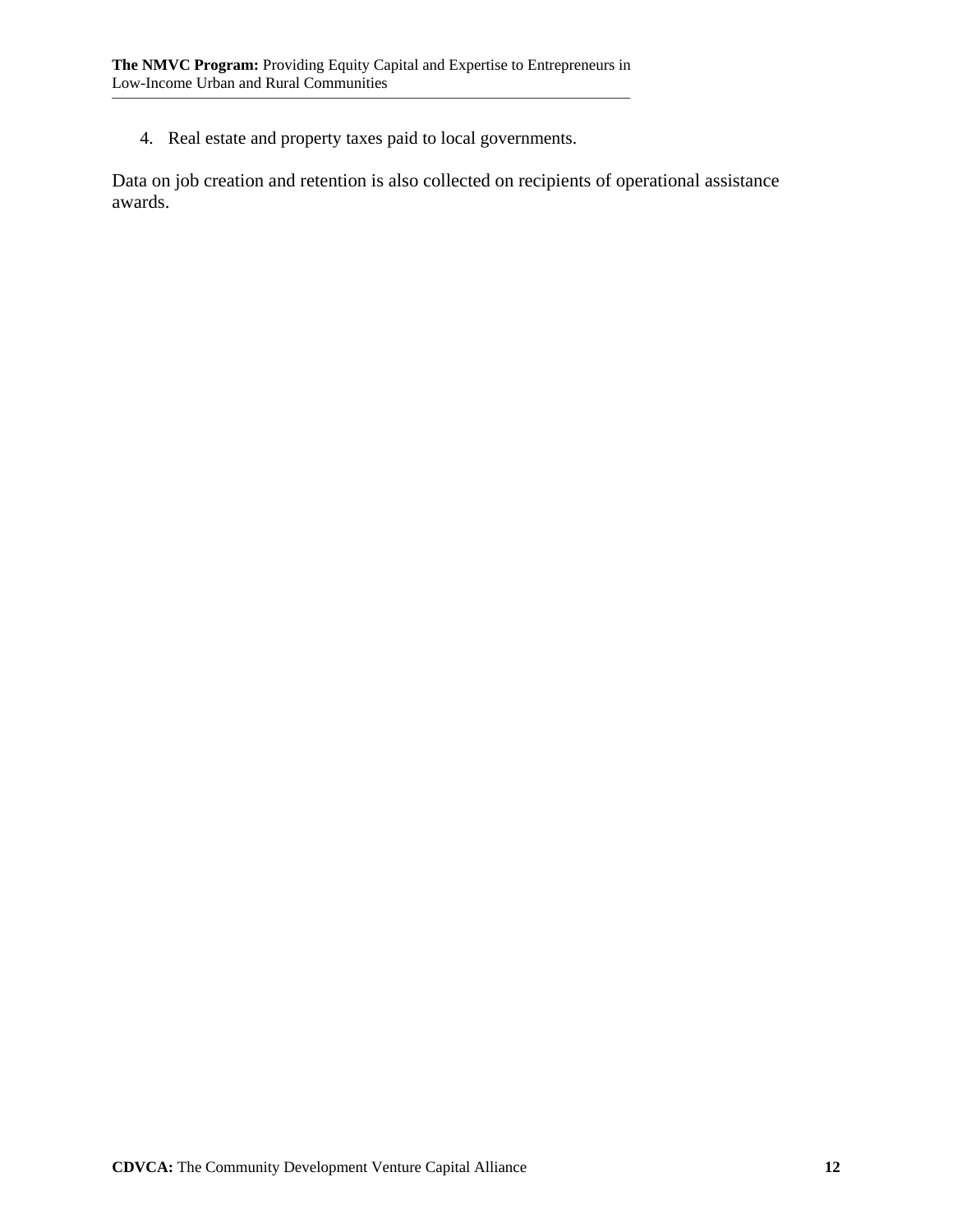#### **OPERATIONAL ASSISTANCE GRANTS: ENSURING PORTFOLIO COMPANY PROFITABILITY AND PROTECTING PUBLIC INVESTMENT**

As of March 31, 2006, the six NMVCCs had provided over \$6.7 million of operational assistance to 163 companies, 124 of which were located in low-income areas. Providing operational assistance to entrepreneurs is an essential aspect to the work of the NMVCCs. By working with these entrepreneurs early in the business cycle and providing "how-to" guidance, NMVCCs help businesses become successful, reducing the overall risk to the public sector's investment.

The NMVC operational assistance grants also help entrepreneurs become "investment ready" by funding business plan development, market research, executive recruiting, legal assistance, marketing expertise, public relations support and high-tech services. The NMVCCs have formal partnership agreements with preeminent providers of these services in their areas, including wellregarded universities and blue-chip private sector firms.

*CEI Community Ventures Fund LLP ("CCVF")* provided an operational assistance grant to create an improved business plan for a Vermont importer of organic fair trade products. The company attributes the quality of that business plan with its success in securing \$5.6 million of debt financing. CCVF may consider making an equity investment into the company at some point in the future.

*CCVF* also provided an operational assistance grant to a Maine-based software company in order to fund a business plan. CCVF ultimately decided not to invest in the company, but subsequent to completion of that plan, the company secured \$1.2 million of equity financing from other providers of equity capital.

*Penn Ventures* made an operational assistance grant to a small industrial mat manufacturer that is located in Titusville, Pennsylvania, a town of high unemployment in the northwestern part of the state. The grant was used to pay for an analysis of the company's order fulfillment and production processes. As a result of this analysis, the company:

- invested over \$85,000 in expanding production capabilities, and sales reached \$4.5 million in 2004 and are on track for a 20+% increase in 2005;
- hired five additional production workers and plans to hire an additional salesperson; and
- is negotiating with sales representatives in Australia and Europe.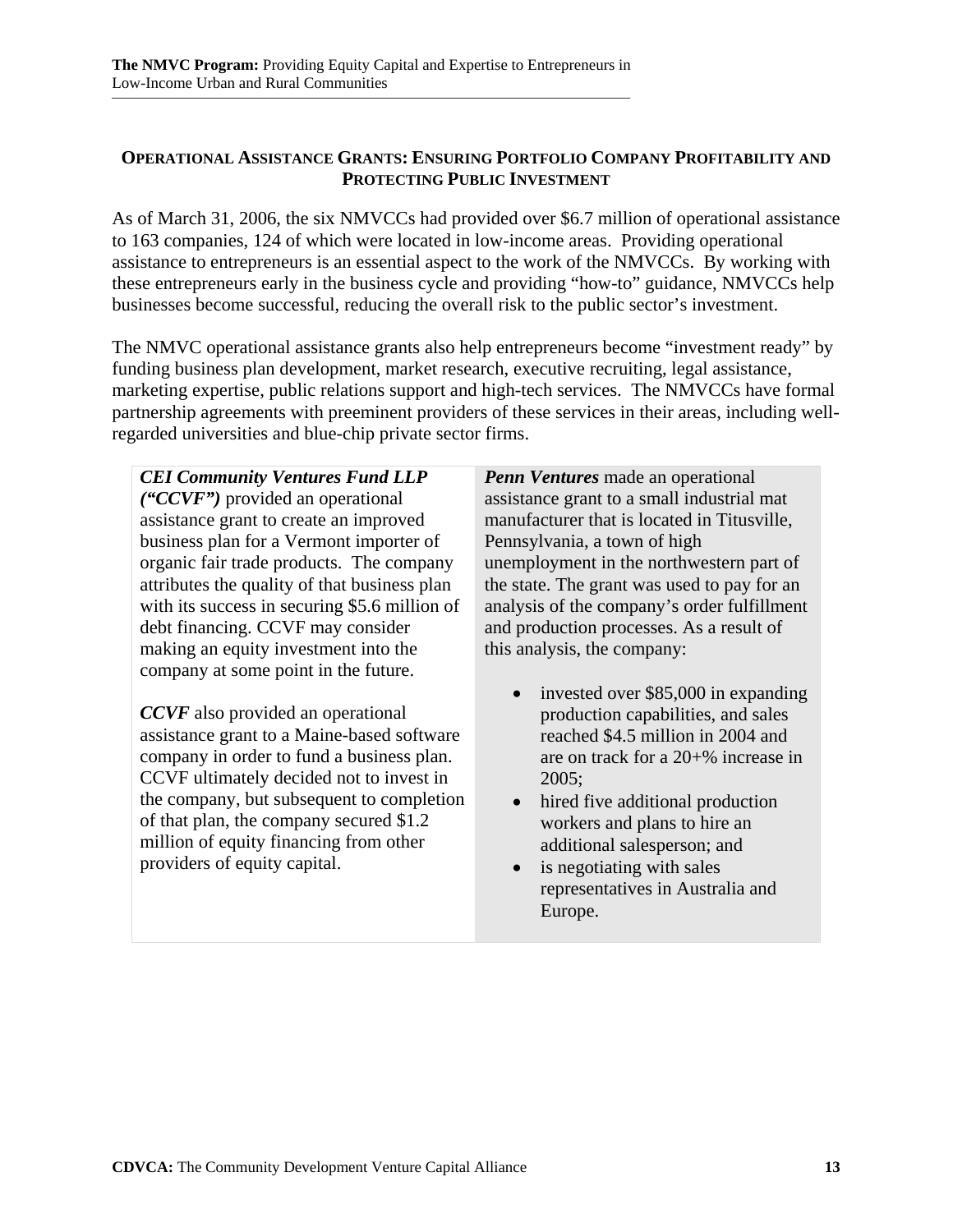#### **A HAPPY EARLY RETURN: PRIVATE SECTOR LEVERAGE**

The six NMVCCs have helped attract private capital to their portfolio companies, effectively leveraging their federal assistance for the benefit of the low-income communities they serve: as of March 31, 2006, the 75 NMVC Program investee companies had also received \$136 million in funding from other, third-party providers of capital, including private individual "angel" investors and venture capital funds, a leverage ratio of more than 4 to 1.

**Figure 5. Total NMVC Companies Investment vs. Private Sector Capital Leveraged as of 3/31/06** 



Lynn Gellerman, President of Adena Ventures, an NMVCC in Ohio that serves central Appalachia, states: "For every dollar that Adena has invested in [its] companies, five dollars have been invested by other venture firms – nine other venture funds from both coasts, six states and three counties. In attracting this outside capital, it is clear that Adena's deals are truly meeting the test of the marketplace; an important accomplishment for a new fund in a new market."

Mark Grovic, Managing Director of New Markets Growth Fund ("NMGF"), located in College Park, Maryland, notes that his fund "…lead[s] other funds into investments into neighborhoods that they would typically ignore at a ratio of \$6 to every \$1 of our dollars invested." NMGF recently led a syndicate of private sector investors specializing in security companies into an investment in FortiusOne, a company with unique geo-spatial mapping software.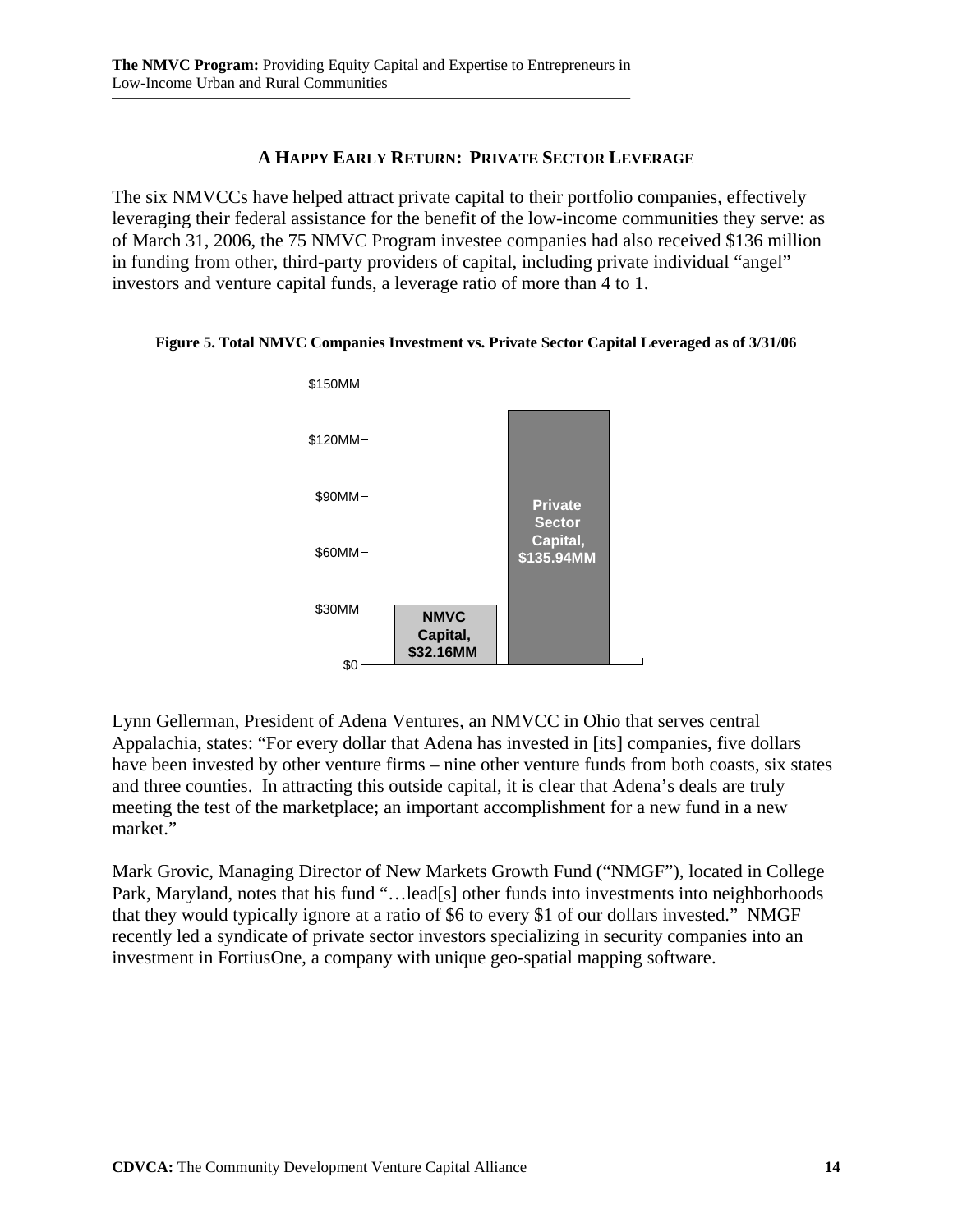**This private sector leverage would not occur without the possibility of high financial returns***.* NMVCC managers search for the highest growth companies and target financial returns of 20 to 40% for their investors. Managers also assess the potential for an exit from the investment within three to seven years, while maintaining their commitment to economic growth in their low-income investment areas. While none of the NMVCCs have been investing long enough to have a significant number of exits from these investments, Southern Appalachian Fund ("SAF") recently exited an investment made 14 months earlier in Eonstreams, Inc., a provider of Internet advertising insertion and streaming solutions, based in downtown Knoxille, Tennessee. Eonstreams was purchased by VitalStream Holdings, Inc., a leader in audio and video streaming, for stock, resulting in an (unrealized) IRR of  $262\%$  to SAF.  $^2$ 

*SAF was the sole investor in Eonstreams' Series A equity round, which closed in March 2005. SAF received a seat on Eonstreams' board of directors and also provided operational assistance funds which were used for market research, technical writing and documentation and intellectual property assessment. The proceeds of SAF's investment were utilized by the company for finalization and deployment of proprietary and industry-leading ad-insertion technology, appropriate intellectual property protection including patent applications and marketing.* 

*Eonstreams is located in a low-income census tract that is also an Empowerment Zone, in downtown Knoxville, Tennessee. At the time of SAF's investment, Eonstreams employed 11 people, and at the time of the exit and acquisition, Eonstreams employed 16 people. The expectation following the VitalStream acquisition is that all employees will remain with the company in Knoxville, and at least six additional employees will be added to the Knoxville office within the next 90 to 180 days.* 

 $\overline{a}$ 

 $2<sup>2</sup>$  Under the terms of the sale, the Eonstream shareholders are not allowed to liquidate their VitalStream stock for at least one year. At the purchase price, SAF's 18-month investment in Eonstreams has produced a 262% (unrealized IRR). This figure will change over time, and the IRR and ROI for this investment will not ultimately be realized for at least one year, during which time VitalStream's stock price is subject to change.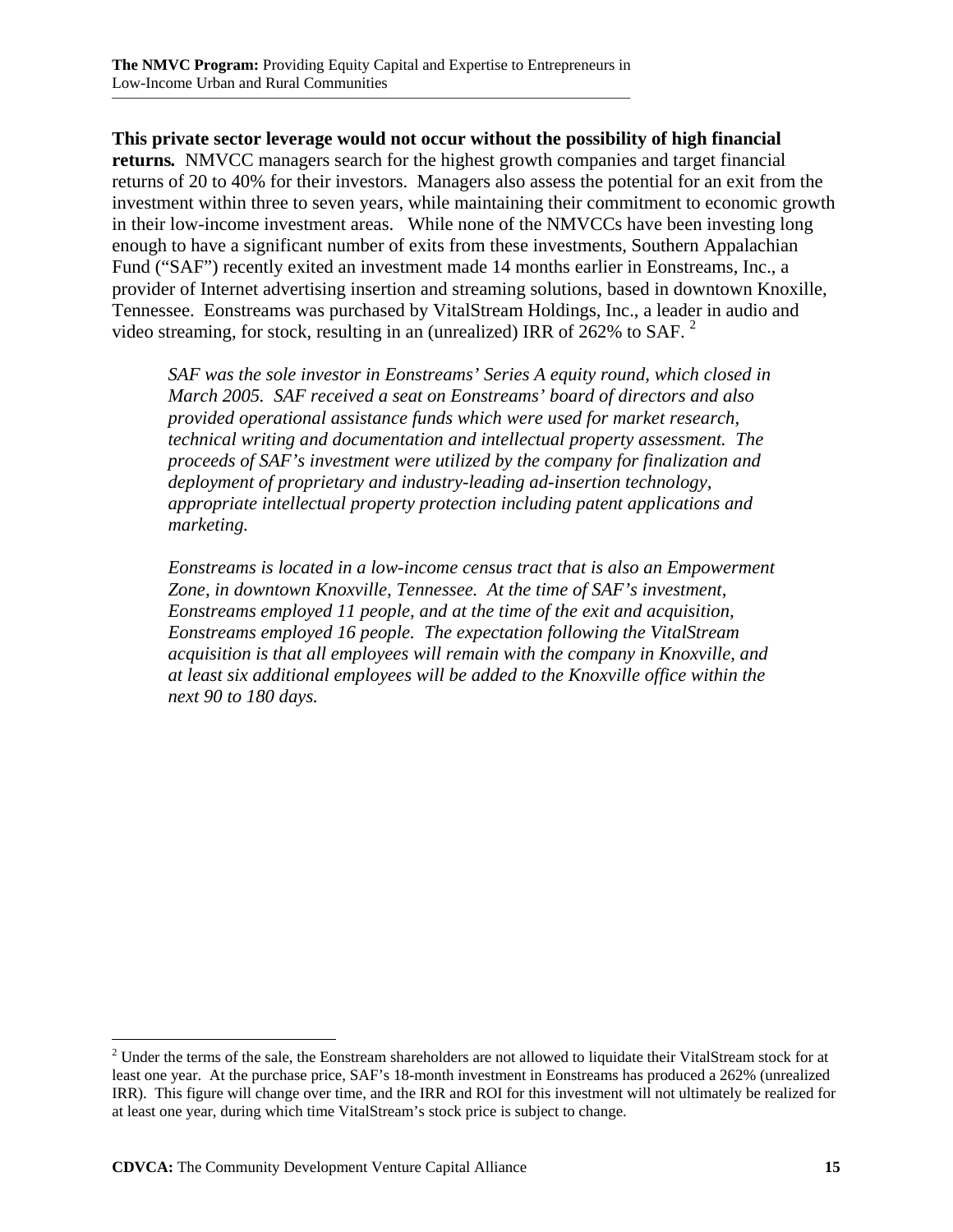#### **CONCLUSION**

The NMVC Program has thus far been a great success, proving that it is possible to find and invest in strong, high-growth companies in low-income, underinvested areas of America. These investments are creating large numbers of good jobs for members of the communities where these funds are located, and at the same time making investments that will produce strong financial returns for private sector investors and repayment of SBA loans. NMVCCs are an important component of a comprehensive economic development agenda for an underinvested region, providing a unique financial service and invaluable expertise and resources to promising companies. The majority of the nation's low-income communities are without a local provider of equity capital: a reauthorization of the NMVC Program will unlock a powerful engine of economic growth and opportunity.

*This report was produced by the Community Development Venture Capital Alliance (www.cdvca.org), which is the association of community development venture capital industry.*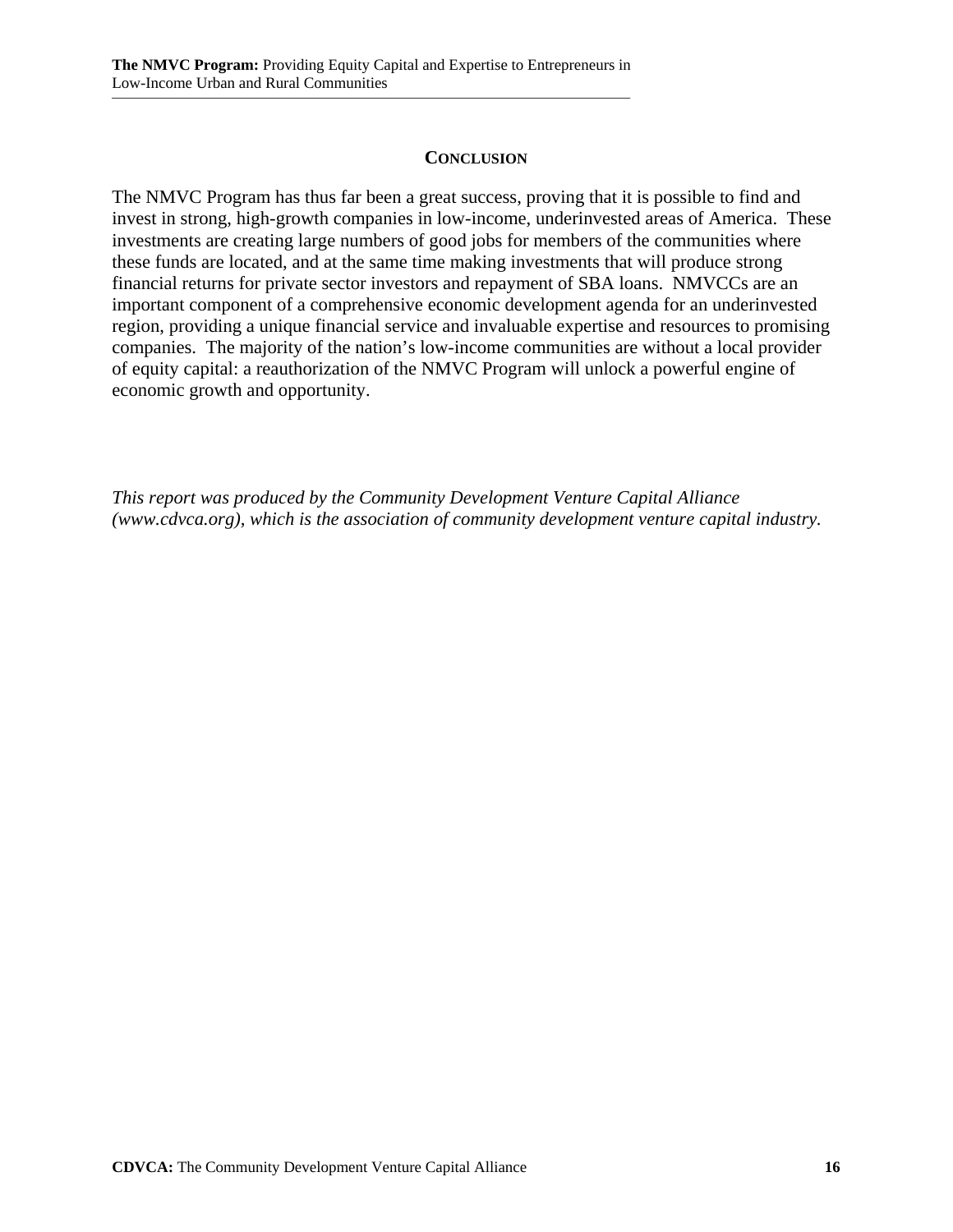|  |  | <b>NEW MARKETS VENTURE CAPITAL COMPANIES</b> |
|--|--|----------------------------------------------|
|--|--|----------------------------------------------|

| Name                          | Adena Ventures, LP                                                                                                                                                                     | <b>CEI</b> Community<br>Ventures Fund, LLC                                                                                                              | New Markets<br>Growth Fund                                                                                                                       | Murex Investments I,<br>LP                                                                                                                                                                            | <b>Penn Venture Partners</b>                                                                                                      | The Southern<br>Appalachian Fund                                                                                                                        |
|-------------------------------|----------------------------------------------------------------------------------------------------------------------------------------------------------------------------------------|---------------------------------------------------------------------------------------------------------------------------------------------------------|--------------------------------------------------------------------------------------------------------------------------------------------------|-------------------------------------------------------------------------------------------------------------------------------------------------------------------------------------------------------|-----------------------------------------------------------------------------------------------------------------------------------|---------------------------------------------------------------------------------------------------------------------------------------------------------|
| Capital Under<br>Management   | Private Capital: \$12.5<br>million<br>Avail. For Investment:<br>\$21 million<br><b>Operational Assistance:</b><br>\$7.5 million                                                        | Private Capital: \$5.0<br>million<br>Avail. For Investment:<br>\$8.1 million<br><b>Operational Assistance:</b><br>\$3.0 million                         | Private Capital: \$10.0<br>million<br>Avail. For<br>Investment: \$19.0<br>million<br>Operational<br>Assistance: \$6.0<br>million                 | Private Capital: \$5.5<br>million<br>Avail. For Investment:<br>\$7.8 million<br><b>Operational Assistance:</b><br>\$3.3 million                                                                       | Private Capital: \$10.0<br>million<br>Avail. For Investment:<br>\$21.0 million<br><b>Operational Assistance:</b><br>\$3.0 million | Private Capital: \$5.0<br>million<br>Avail. For Investment:<br>\$6.75 million<br><b>Operational Assistance:</b><br>\$3.0 million                        |
| Geography                     | Kentucky (northeast)<br>Maryland (west)<br>Ohio (southeast)<br>West Virginia                                                                                                           | Maine<br>New Hampshire<br>Vermont                                                                                                                       | Maryland (non<br>Appalachian<br>counties)<br>Virginia (north)<br>Washington DC                                                                   | Delaware (north)<br>New Jersey (south)<br>Pennsylvania<br>(southeast)                                                                                                                                 | Pennsylvania (central)                                                                                                            | Alabama (north)<br>Georgia (north)<br>Kentucky<br>Mississippi (north)<br>Tennessee                                                                      |
| Target<br>Investments         | Diverse industries                                                                                                                                                                     | Diverse industries                                                                                                                                      | Diverse industries<br>with focus on<br>technology                                                                                                | Manufacturing,<br>environmental, services                                                                                                                                                             |                                                                                                                                   |                                                                                                                                                         |
| Partnerships/A<br>ffiliations | Ohio University,<br>Mountain Maryland<br>Entrepreneurial<br>Development Center,<br>University of<br>Charleston                                                                         | Coastal Enterprises,<br>Inc.                                                                                                                            | University of<br>Maryland Smith<br><b>School of Business</b>                                                                                     | <b>Resources for Human</b><br>Development, Inc.,<br>University of Penn.<br>Wharton School of<br><b>Business</b>                                                                                       | <b>Ben Franklin</b><br>Technology Partners,<br>Zero Stage Capital Co.                                                             | Kentucky Highlands<br>Investment<br>Corporation,<br>Technology 2020                                                                                     |
| Contact                       | Lynn Gellermann<br>143 Technology &<br><b>Enterprise Building</b><br>Ohio University<br>Athens, OH 45701<br>V: (740) 597-1470<br>F: (740) 597-1399<br>gellermann@adenavent<br>ures.com | Michael Gurau<br>2 Portland Fish Pier,<br>Suite 201<br>Portland, ME 04101<br>V: (207) 772-5356<br>F: (207) 772-5503<br>mhg@ceicommunityve<br>ntures.com | Mark Grovic<br>2518 Van Munching<br>Hall<br>College Park, MD<br>20740<br>$V: (301)$ 405-9514<br>F: (301) 314-7971<br>mgrovic@rhsmith.u<br>md.edu | Joel Steiker and Jacob<br>Gray<br>4700 Wissahickon<br>Ave., Suite 126<br>Philadelphia, PA 19144<br>$V: (215)$ 951-0300<br>$F: (215) 849-7360$<br>joel@murexinvests.co<br>m;Jacob@murexinvests<br>.com | Gene Peck<br>132 State Street<br>Harrisburg, PA 17101<br>V: (717) 236-2300<br>$F: (717) 236-2350$<br>gpeck@pennventures.c<br>om   | Grady Vanderhoofven<br>1020 Commerce Park<br>Drive<br>Oakridge, TN 37830<br>V: (865) 220-2020<br>$F: (865) 220-2030$<br>$grady@$ southappfund.c<br>$om$ |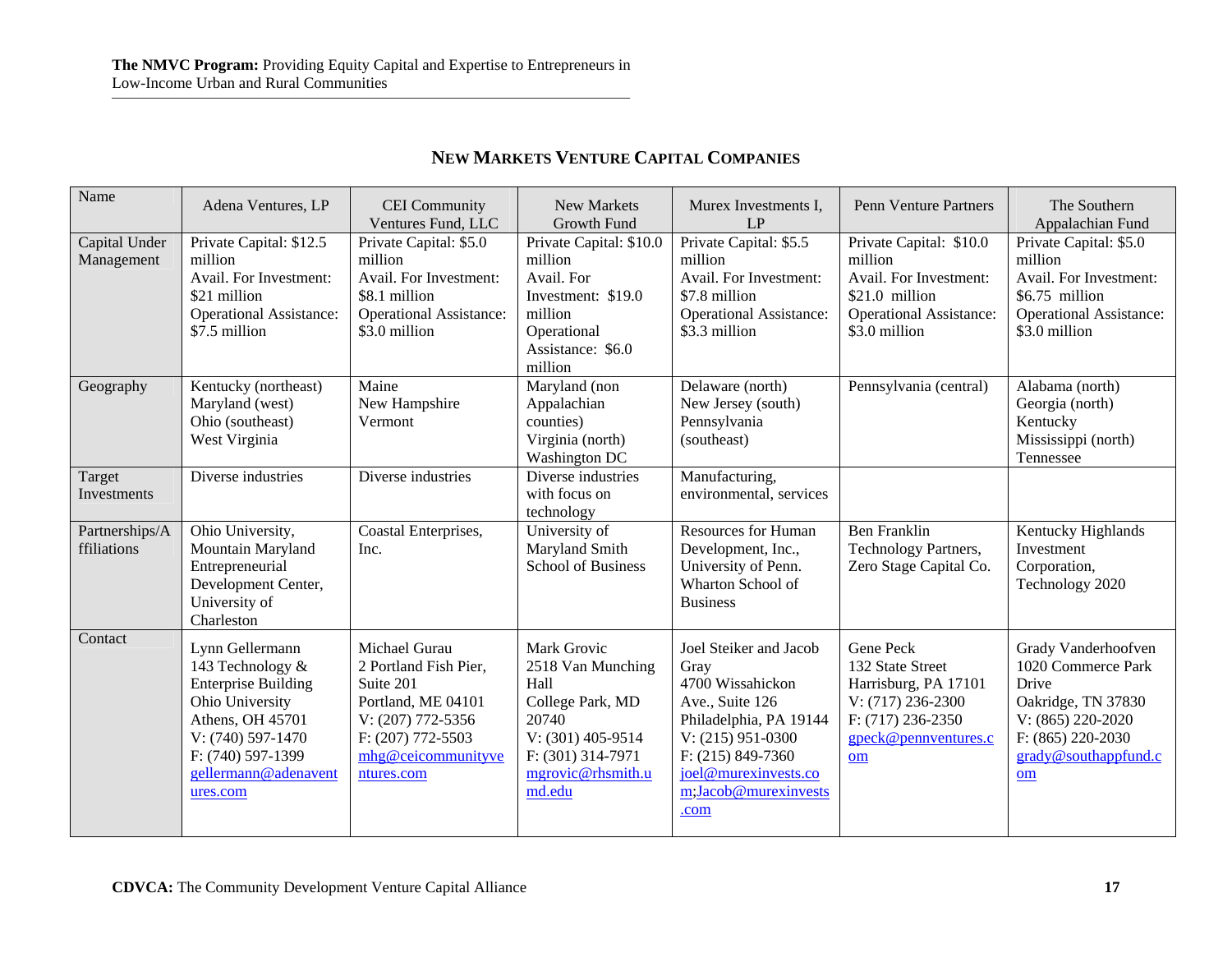| <b>Capital Under Management</b><br>Private Capital Raised<br>\$48,000,000<br>6<br>Capital Available for Investment<br>6<br>\$83,650,000<br>Amount Invested and Reserves as of 6/1/06<br>\$48,360,000<br>6<br><b>Operational Assistance Pool</b><br>Private OA Raised (cash & in-kind)<br>\$12,900,000<br>6<br><b>SBA</b> Match<br>6<br>\$12,900,000<br>Total<br>6<br>\$25,800,000<br><b>Investment Activity</b><br>During 2003<br>\$5,050,000<br>6<br>During 2004<br>\$10,623,361<br>6<br>\$8,231,192<br>5<br>During 2005<br>6<br>Total @ 3/31/06<br>\$32,161,698<br># Companies<br>During 2003<br>6<br>11<br>During 2004<br>6<br>18<br>During 2005<br>$\mathfrak s$<br>14<br>Total @ 3/31/06<br>6<br>75<br># in Low-income areas<br>During 2003<br>10<br>6<br>During 2004<br>6<br>16<br>5<br>During 2005<br>14<br>6<br>Total @ 3/31/06<br>69<br><b>Operational Assistance Activity</b><br>During 2003<br>\$1,440,294<br>6<br>During 2004<br>\$2,238,743<br>6<br>Total @ 3/31/06<br>\$6,720,574<br>6<br><b>Companies Receiving Operational Assistance:</b><br>163<br>Total Companies @ 3/31/06<br>6<br>Total in Low-income areas $@3/31/06$<br>124<br>6<br>Impacts @ 3/31/06<br>1,626<br>Number of Employees Maintained and Added<br>6<br>Number of Employees Added after Investment<br>368<br>6<br>Number of Employees at OA Companies<br>911<br>6<br>Private Sector Leverage: Amount invested by traditional providers of equity<br>\$135,944,342<br>capital | <b>Totals</b> | # Reporting |
|----------------------------------------------------------------------------------------------------------------------------------------------------------------------------------------------------------------------------------------------------------------------------------------------------------------------------------------------------------------------------------------------------------------------------------------------------------------------------------------------------------------------------------------------------------------------------------------------------------------------------------------------------------------------------------------------------------------------------------------------------------------------------------------------------------------------------------------------------------------------------------------------------------------------------------------------------------------------------------------------------------------------------------------------------------------------------------------------------------------------------------------------------------------------------------------------------------------------------------------------------------------------------------------------------------------------------------------------------------------------------------------------------------------------------------------------------------------|---------------|-------------|
|                                                                                                                                                                                                                                                                                                                                                                                                                                                                                                                                                                                                                                                                                                                                                                                                                                                                                                                                                                                                                                                                                                                                                                                                                                                                                                                                                                                                                                                                |               |             |
|                                                                                                                                                                                                                                                                                                                                                                                                                                                                                                                                                                                                                                                                                                                                                                                                                                                                                                                                                                                                                                                                                                                                                                                                                                                                                                                                                                                                                                                                |               |             |
|                                                                                                                                                                                                                                                                                                                                                                                                                                                                                                                                                                                                                                                                                                                                                                                                                                                                                                                                                                                                                                                                                                                                                                                                                                                                                                                                                                                                                                                                |               |             |
|                                                                                                                                                                                                                                                                                                                                                                                                                                                                                                                                                                                                                                                                                                                                                                                                                                                                                                                                                                                                                                                                                                                                                                                                                                                                                                                                                                                                                                                                |               |             |
|                                                                                                                                                                                                                                                                                                                                                                                                                                                                                                                                                                                                                                                                                                                                                                                                                                                                                                                                                                                                                                                                                                                                                                                                                                                                                                                                                                                                                                                                |               |             |
|                                                                                                                                                                                                                                                                                                                                                                                                                                                                                                                                                                                                                                                                                                                                                                                                                                                                                                                                                                                                                                                                                                                                                                                                                                                                                                                                                                                                                                                                |               |             |
|                                                                                                                                                                                                                                                                                                                                                                                                                                                                                                                                                                                                                                                                                                                                                                                                                                                                                                                                                                                                                                                                                                                                                                                                                                                                                                                                                                                                                                                                |               |             |
|                                                                                                                                                                                                                                                                                                                                                                                                                                                                                                                                                                                                                                                                                                                                                                                                                                                                                                                                                                                                                                                                                                                                                                                                                                                                                                                                                                                                                                                                |               |             |
|                                                                                                                                                                                                                                                                                                                                                                                                                                                                                                                                                                                                                                                                                                                                                                                                                                                                                                                                                                                                                                                                                                                                                                                                                                                                                                                                                                                                                                                                |               |             |
|                                                                                                                                                                                                                                                                                                                                                                                                                                                                                                                                                                                                                                                                                                                                                                                                                                                                                                                                                                                                                                                                                                                                                                                                                                                                                                                                                                                                                                                                |               |             |
|                                                                                                                                                                                                                                                                                                                                                                                                                                                                                                                                                                                                                                                                                                                                                                                                                                                                                                                                                                                                                                                                                                                                                                                                                                                                                                                                                                                                                                                                |               |             |
|                                                                                                                                                                                                                                                                                                                                                                                                                                                                                                                                                                                                                                                                                                                                                                                                                                                                                                                                                                                                                                                                                                                                                                                                                                                                                                                                                                                                                                                                |               |             |
|                                                                                                                                                                                                                                                                                                                                                                                                                                                                                                                                                                                                                                                                                                                                                                                                                                                                                                                                                                                                                                                                                                                                                                                                                                                                                                                                                                                                                                                                |               |             |
|                                                                                                                                                                                                                                                                                                                                                                                                                                                                                                                                                                                                                                                                                                                                                                                                                                                                                                                                                                                                                                                                                                                                                                                                                                                                                                                                                                                                                                                                |               |             |
|                                                                                                                                                                                                                                                                                                                                                                                                                                                                                                                                                                                                                                                                                                                                                                                                                                                                                                                                                                                                                                                                                                                                                                                                                                                                                                                                                                                                                                                                |               |             |
|                                                                                                                                                                                                                                                                                                                                                                                                                                                                                                                                                                                                                                                                                                                                                                                                                                                                                                                                                                                                                                                                                                                                                                                                                                                                                                                                                                                                                                                                |               |             |
|                                                                                                                                                                                                                                                                                                                                                                                                                                                                                                                                                                                                                                                                                                                                                                                                                                                                                                                                                                                                                                                                                                                                                                                                                                                                                                                                                                                                                                                                |               |             |
|                                                                                                                                                                                                                                                                                                                                                                                                                                                                                                                                                                                                                                                                                                                                                                                                                                                                                                                                                                                                                                                                                                                                                                                                                                                                                                                                                                                                                                                                |               |             |
|                                                                                                                                                                                                                                                                                                                                                                                                                                                                                                                                                                                                                                                                                                                                                                                                                                                                                                                                                                                                                                                                                                                                                                                                                                                                                                                                                                                                                                                                |               |             |
|                                                                                                                                                                                                                                                                                                                                                                                                                                                                                                                                                                                                                                                                                                                                                                                                                                                                                                                                                                                                                                                                                                                                                                                                                                                                                                                                                                                                                                                                |               |             |
|                                                                                                                                                                                                                                                                                                                                                                                                                                                                                                                                                                                                                                                                                                                                                                                                                                                                                                                                                                                                                                                                                                                                                                                                                                                                                                                                                                                                                                                                |               |             |
|                                                                                                                                                                                                                                                                                                                                                                                                                                                                                                                                                                                                                                                                                                                                                                                                                                                                                                                                                                                                                                                                                                                                                                                                                                                                                                                                                                                                                                                                |               |             |
|                                                                                                                                                                                                                                                                                                                                                                                                                                                                                                                                                                                                                                                                                                                                                                                                                                                                                                                                                                                                                                                                                                                                                                                                                                                                                                                                                                                                                                                                |               |             |
|                                                                                                                                                                                                                                                                                                                                                                                                                                                                                                                                                                                                                                                                                                                                                                                                                                                                                                                                                                                                                                                                                                                                                                                                                                                                                                                                                                                                                                                                |               |             |
|                                                                                                                                                                                                                                                                                                                                                                                                                                                                                                                                                                                                                                                                                                                                                                                                                                                                                                                                                                                                                                                                                                                                                                                                                                                                                                                                                                                                                                                                |               |             |
|                                                                                                                                                                                                                                                                                                                                                                                                                                                                                                                                                                                                                                                                                                                                                                                                                                                                                                                                                                                                                                                                                                                                                                                                                                                                                                                                                                                                                                                                |               |             |
|                                                                                                                                                                                                                                                                                                                                                                                                                                                                                                                                                                                                                                                                                                                                                                                                                                                                                                                                                                                                                                                                                                                                                                                                                                                                                                                                                                                                                                                                |               |             |
|                                                                                                                                                                                                                                                                                                                                                                                                                                                                                                                                                                                                                                                                                                                                                                                                                                                                                                                                                                                                                                                                                                                                                                                                                                                                                                                                                                                                                                                                |               |             |
|                                                                                                                                                                                                                                                                                                                                                                                                                                                                                                                                                                                                                                                                                                                                                                                                                                                                                                                                                                                                                                                                                                                                                                                                                                                                                                                                                                                                                                                                |               |             |
|                                                                                                                                                                                                                                                                                                                                                                                                                                                                                                                                                                                                                                                                                                                                                                                                                                                                                                                                                                                                                                                                                                                                                                                                                                                                                                                                                                                                                                                                |               |             |
|                                                                                                                                                                                                                                                                                                                                                                                                                                                                                                                                                                                                                                                                                                                                                                                                                                                                                                                                                                                                                                                                                                                                                                                                                                                                                                                                                                                                                                                                |               |             |
|                                                                                                                                                                                                                                                                                                                                                                                                                                                                                                                                                                                                                                                                                                                                                                                                                                                                                                                                                                                                                                                                                                                                                                                                                                                                                                                                                                                                                                                                |               |             |
|                                                                                                                                                                                                                                                                                                                                                                                                                                                                                                                                                                                                                                                                                                                                                                                                                                                                                                                                                                                                                                                                                                                                                                                                                                                                                                                                                                                                                                                                |               |             |
|                                                                                                                                                                                                                                                                                                                                                                                                                                                                                                                                                                                                                                                                                                                                                                                                                                                                                                                                                                                                                                                                                                                                                                                                                                                                                                                                                                                                                                                                |               |             |
|                                                                                                                                                                                                                                                                                                                                                                                                                                                                                                                                                                                                                                                                                                                                                                                                                                                                                                                                                                                                                                                                                                                                                                                                                                                                                                                                                                                                                                                                |               |             |
|                                                                                                                                                                                                                                                                                                                                                                                                                                                                                                                                                                                                                                                                                                                                                                                                                                                                                                                                                                                                                                                                                                                                                                                                                                                                                                                                                                                                                                                                |               |             |
|                                                                                                                                                                                                                                                                                                                                                                                                                                                                                                                                                                                                                                                                                                                                                                                                                                                                                                                                                                                                                                                                                                                                                                                                                                                                                                                                                                                                                                                                |               | 6           |

### **NMVC COMPANIES UPDATE (THROUGH MARCH 31, 2006)**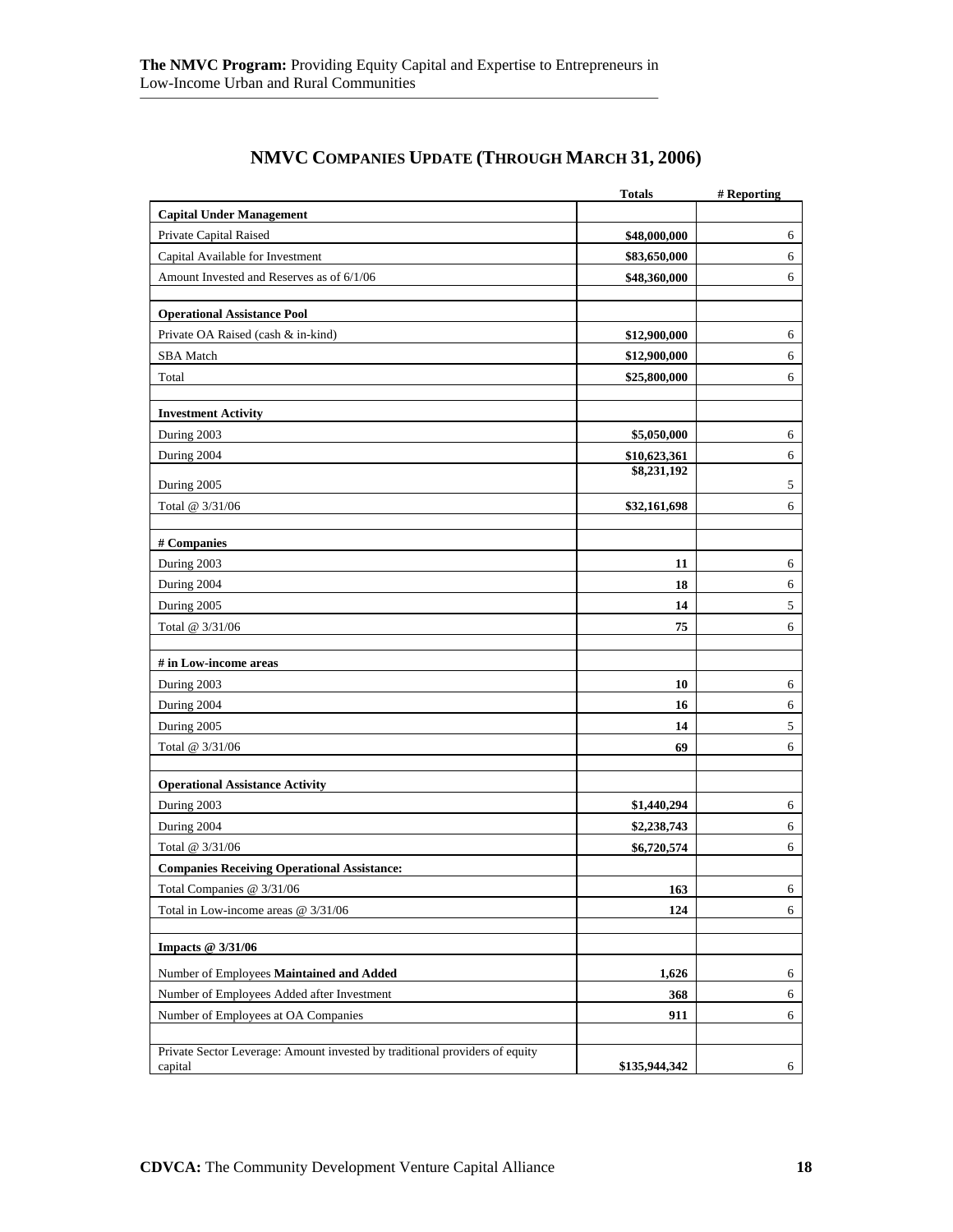# **FUND PROFILES**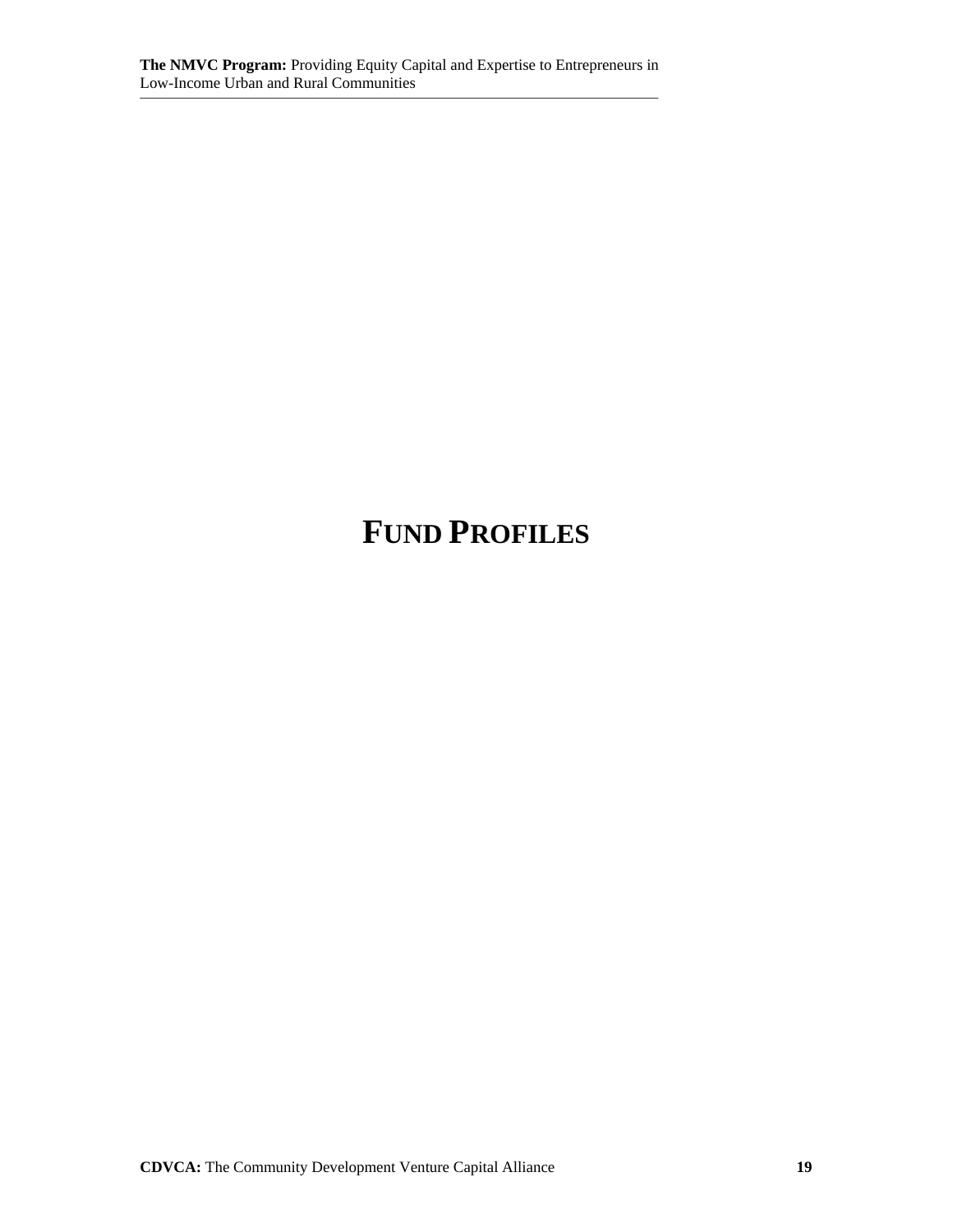#### *Adena Ventures, L.P.*

20 East Circle Drive, Athens, Ohio 45701 Telephone: (740) 597-1722 Fax: (740) 597-1399 Website: www.adenaventures.com Email: gellermann@adenaventures.com

#### **Key Personnel** :

Lynn Gellermann, Partner Andy Zulauf, Partner David Wilhelm, Partner Jakki Haussler, Partner Tom Parkinson, Partner Jeff Doose, Partner

#### **Established**:

April 24, 2002

# **Total Committed Capital Available for Investment**:

\$21 million

#### **Amount Invested and Reserves as of 6/1/06**:

\$13.3 million

#### **Geographic Focus**:

Central Appalachia (see details below)

#### **Strategic Partners**:

Ohio University University of Charleston Cornerstone Partners Maple Creative Fahlgren-Mortine Others (see below)

#### **Background**

Adena Ventures is the nation's first New Markets Venture Capital Company. The Fund provides both investment capital and operational assistance to smaller enterprises and entrepreneurs in the Fund's target region of central Appalachia, which includes: southeastern Ohio, West Virginia, western Maryland and northeastern Kentucky. The fund is backed by twelve institutional investors, the U.S. Small Business Administration and several prominent strategic partners from both the public and private sectors, including: Ohio University, the University of Charleston, Maple Creative, PricewaterhouseCoopers and Cornerstone Partners, Inc.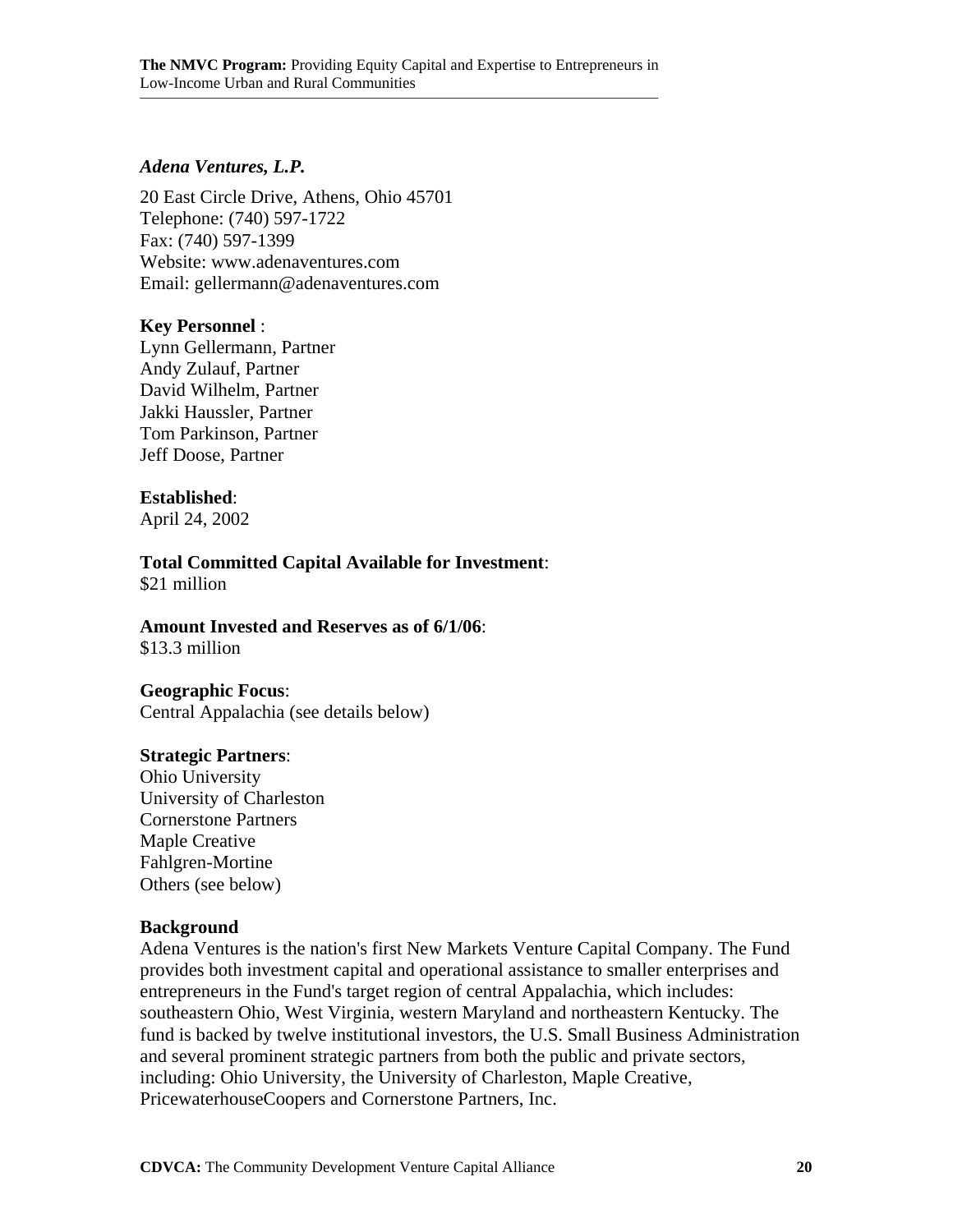#### **Social Mission**

Adena's goal is to promote shared and sustainable economic growth in the Central Appalachian region while generating market-rate returns for its investors.

#### **Investment Information**

Adena invests in diverse sectors, including information technology, healthcare and elearning. Adena invests between \$500,000 and \$2.5 million in early and growth stage companies. Adena seeks to co-invest with other institutional investors when appropriate.

Adena and its strategic partners also provide significant operational assistance resources to companies before, during and after investment. Examples of operational assistance services, which are provided at no cost to the portfolio concerns, include: marketing, executive recruiting, business planning, technology assessment, and more.

To date, Adena has invested in seven companies operating in diverse industries ranging from cutting-edge technology to more traditional services. Adena has also assisted nearly fifty companies with its operational assistance program. Adena's portfolio includes leading edge online game and security software companies as well as next generation service companies with applied technologies in the distance learning, corporate e-training and healthcare industries. The roster includes: Butterfly.net, SecureMethods and Vested Health of West Virginia, as well as Ed Map and Visum of Ohio.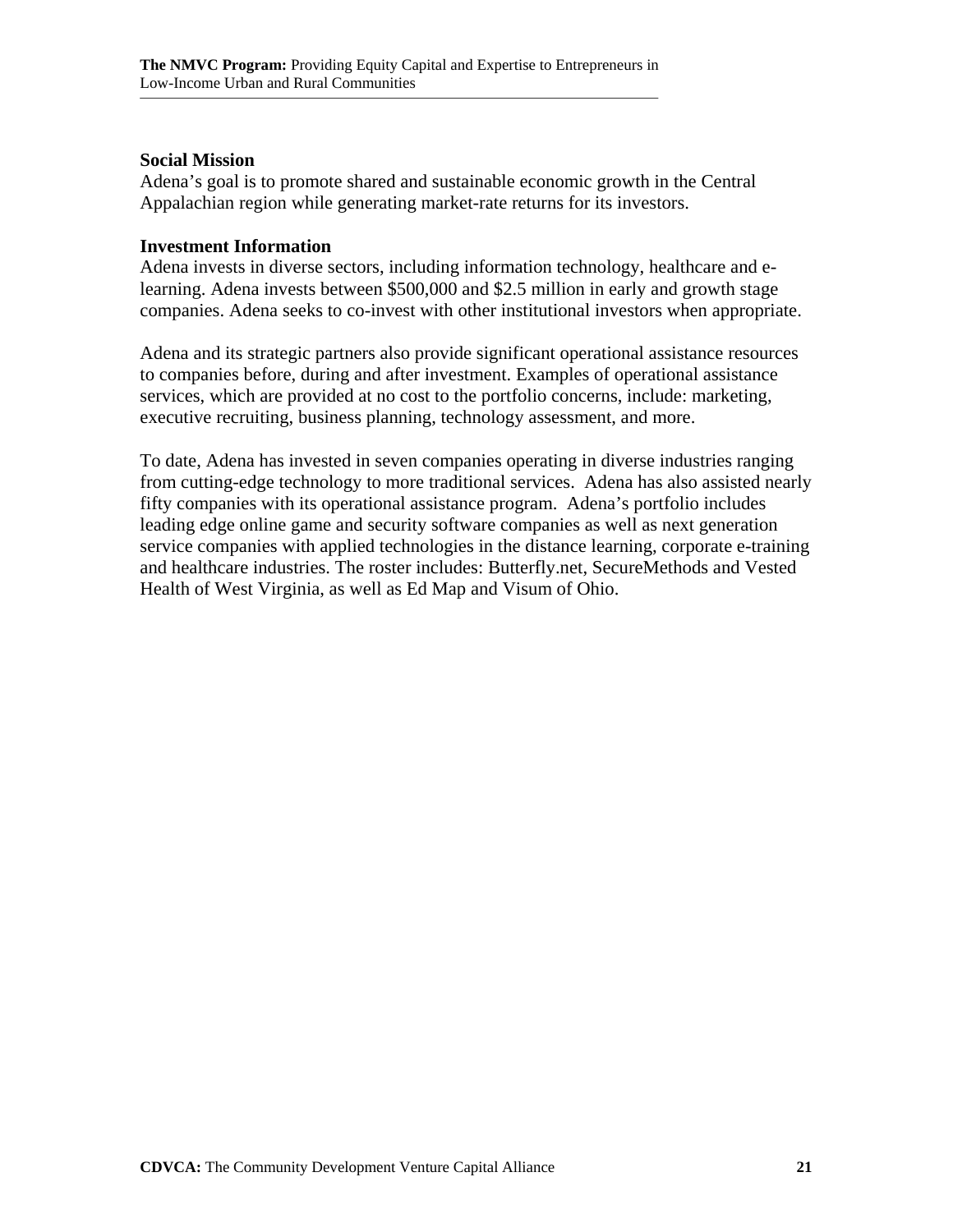**The NMVC Program:** Providing Equity Capital and Expertise to Entrepreneurs in Low-Income Urban and Rural Communities

#### *CEI Community Ventures Fund (CCVF)*

Two Portland Fish Pier, Suite 201 Portland, ME 04101 Telephone: (207) 772-5356 Fax: (207) 772-5503 Website: www.ceicommunityventures.com

#### **Key Personnel:**

Michael H. Gurau, President Michael C. Burgmaier, Principal Jennifer K. Boucher, Fund Administrator

#### **Established:**

2001

**Capital Available for Investment:**  \$8.1 million

**Amount Invested and Reserves:** 

\$4.11 million (as of June 1, 2006)

#### **Geographic Focus:**

Maine, New Hampshire, and Vermont.

#### **Background:**

CEI Community Ventures is a for-profit subsidiary of Coastal Enterprises, Inc. (CEI).

#### **Social Mission:**

The Fund seeks a triple-bottom line, aiming for financial, social (jobs/benefits), and environmental benefits.

#### **Investment Information**

CEI Community Ventures focuses its investing on businesses located in Maine, New Hampshire, and Vermont. The Fund invests in companies at both early and later stages of development and across sectors.

In 2003, CEI Community Ventures Fund (CCVF) led a \$600K funding round in a woman-founded, women-led consumer products company in Vermont with \$200K of its own capital. Subsequently, CCVF has invested another \$400K in the company, generating an additional \$400K from additional investors. The company had been struggling to raise capital and, prior to the initial investment, was located outside of a target census area. As a condition of investment, the company moved to new offices in a qualified area of Vermont and commenced its expansion. Since the initial investment, the company has more than quadrupled its sales, something it would not have been able to do without CCVF's financing. CCVF also supported, post-equity financing, an operational assistance grant to fund a custom software application which has helped the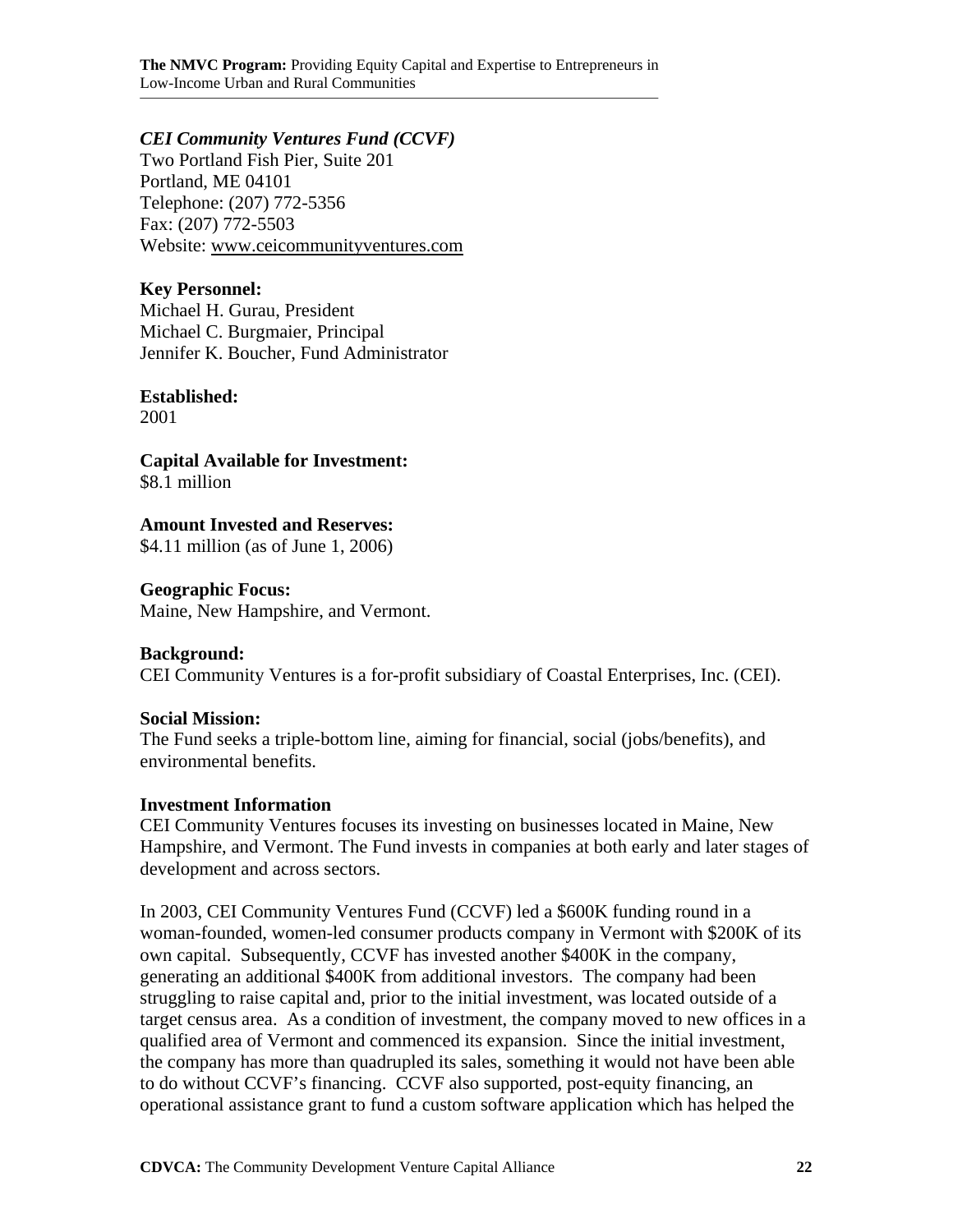company to better manage financial and accounting elements of its business. With the support of its equity financing, CCVF helped the company to secure a line of credit from a local bank, something which was not possible prior to CCVF's financing.

In September 2005, CCVF led a \$800K financing with \$500K of its capital into an allnatural manufacturer of shelf-stable pizza crusts in a low-income areas 20 miles outside of Concord, NH. Prior to investing, CCVF provided OA grants to help develop a business plan, key performance indicators, and a new brand name and strategy for the company. Just after the investment, the company debuted with its new brand at the Natural Products Expo East show in Washington, DC. From among over 700 entrants, CCVF's portfolio company was selected in the top 30 as "Best New Product" and in the top five for "Most Innovative Product." Sales in 2005 were 100% higher than in 2004 and 2006 sales are at a pace to be 250% higher than in 2005.

In November 2005, CCVF closed its fourth equity investment in another future leader in the all-natural food space. The company is located in an economically depressed area in Downeast, Maine and makes premier, high-end shelf stable seafood products such as clam chowder and lobster bisque. The company is undergoing rapid growth in such natural food channels as Whole Foods Market and Wild Oats. CCVF used OA funds to vastly improve the company's business plan and develop a five-year "go-to-market" bottoms-up sales and marketing strategy.

CCVF has also used OA for the benefit of current non-portfolio companies. For example, CCVF provided an OA grant to support a business plan for a Vermont importer of organic/fair trade products. The company attributes the quality of that business plan with its success in securing \$5.6 million of debt financing. CCVF may consider making an equity investment into the company at some point in the future.

CCVF also provided an OA grant to a Maine-based software company in order to fund a business plan. CCVF ultimately decided not to invest in the company, but subsequent to completion of that plan, the company secured \$1.2 million of equity financing from other providers of equity capital.

To build deal flow in Northern New England, CCVF uses a unique blend of networking and pro-active sourcing:

- **Networking and marketing:** CCVF actively markets its fund to groups across the region–economic development organizations (EDOs), other venture capital funds, banks, and professional services organizations (PSOs). CCVF has held over thirty presentations on using venture capital as a tool for financing growth in three states to educate local EDOs, entrepreneurs and PSOs. After launching the equity fund in April 2003, CCVF received significant press coverage, helping increase awareness and create deal flow.
- **Pro-active sourcing:** Networking and marketing help identify companies *already* seeking funds from the venture capital community. CCVF supplements this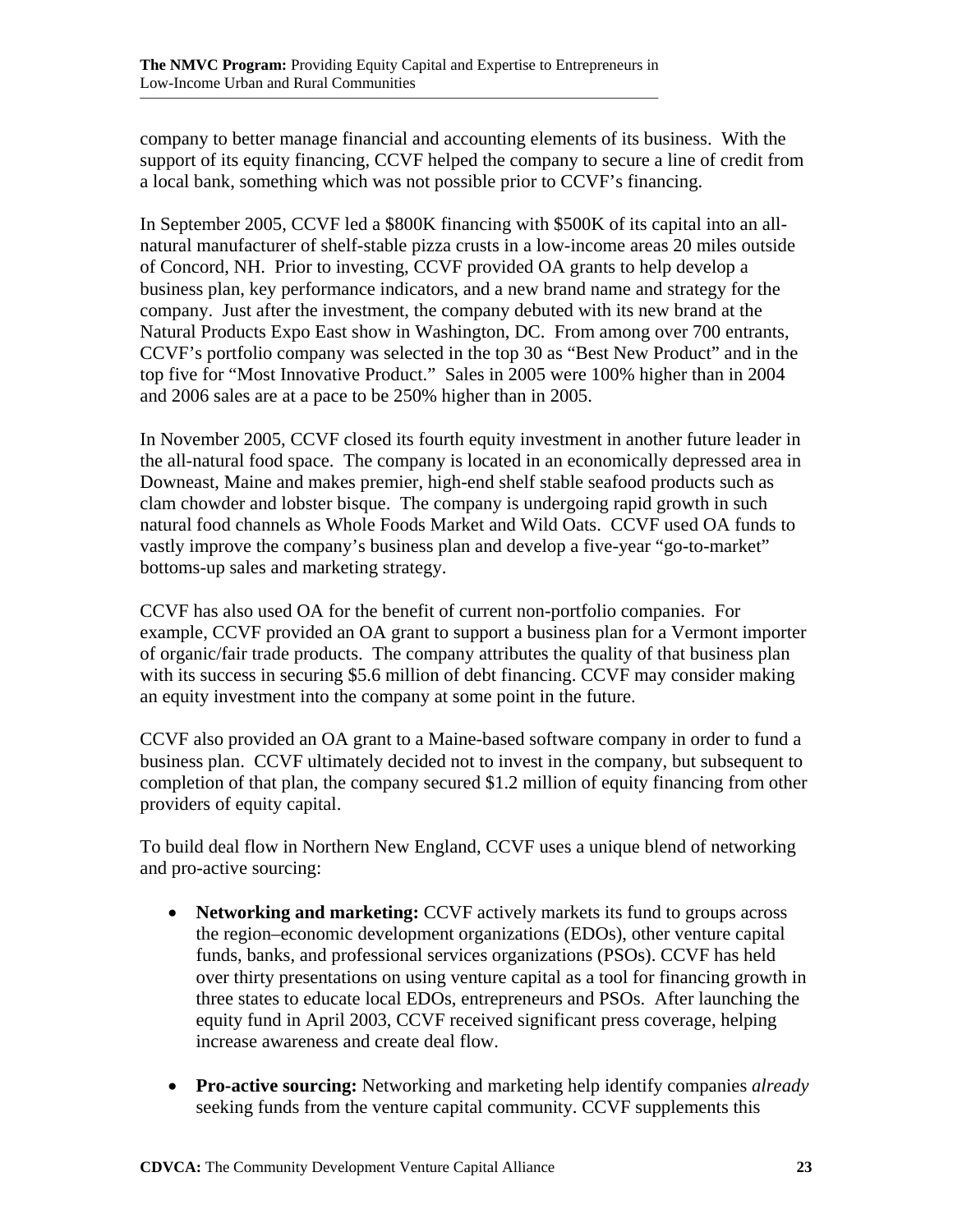approach by identifying and approaching companies of interest *before* they approach the venture capital market. Using business directories, chamber of commerce listings, local newspapers and other methods, CCVF identifies opportunities through this direct approach, generating attractively priced, proprietary deal flow. To maximize the pro-active sourcing effectiveness of its small team, CCVF has integrated corporate directory databases for the tri-state region with mapping software that allows CCVF to overlay company locations on a map with identified distressed communities. CCVF can then immediately access data on companies within our target communities to review for sector/business, size, key personnel, contact information and more. The alternative—physically leafing through directories page by page—is time consuming, inefficient and tedious.

CCVF considers its pro-active deal origination program critical to the fund's success. As few entrepreneurs are likely to reach out to venture capital funds in non-traditional rural markets, it is critical for CCVF to find these entrepreneurs and educate and inform them on the use of venture capital as a tool for growth. CCVF believes that its pro-active sourcing program is unparalleled in the breadth of its reach (chambers of commerce, regional newspapers, business directories, etc) and in its use of technology.

Currently, in part due to its pro-active sourcing activities, CCVF is in the process of term sheet negotiation with four additional potential portfolio companies, all of which will be deals led by CCVF.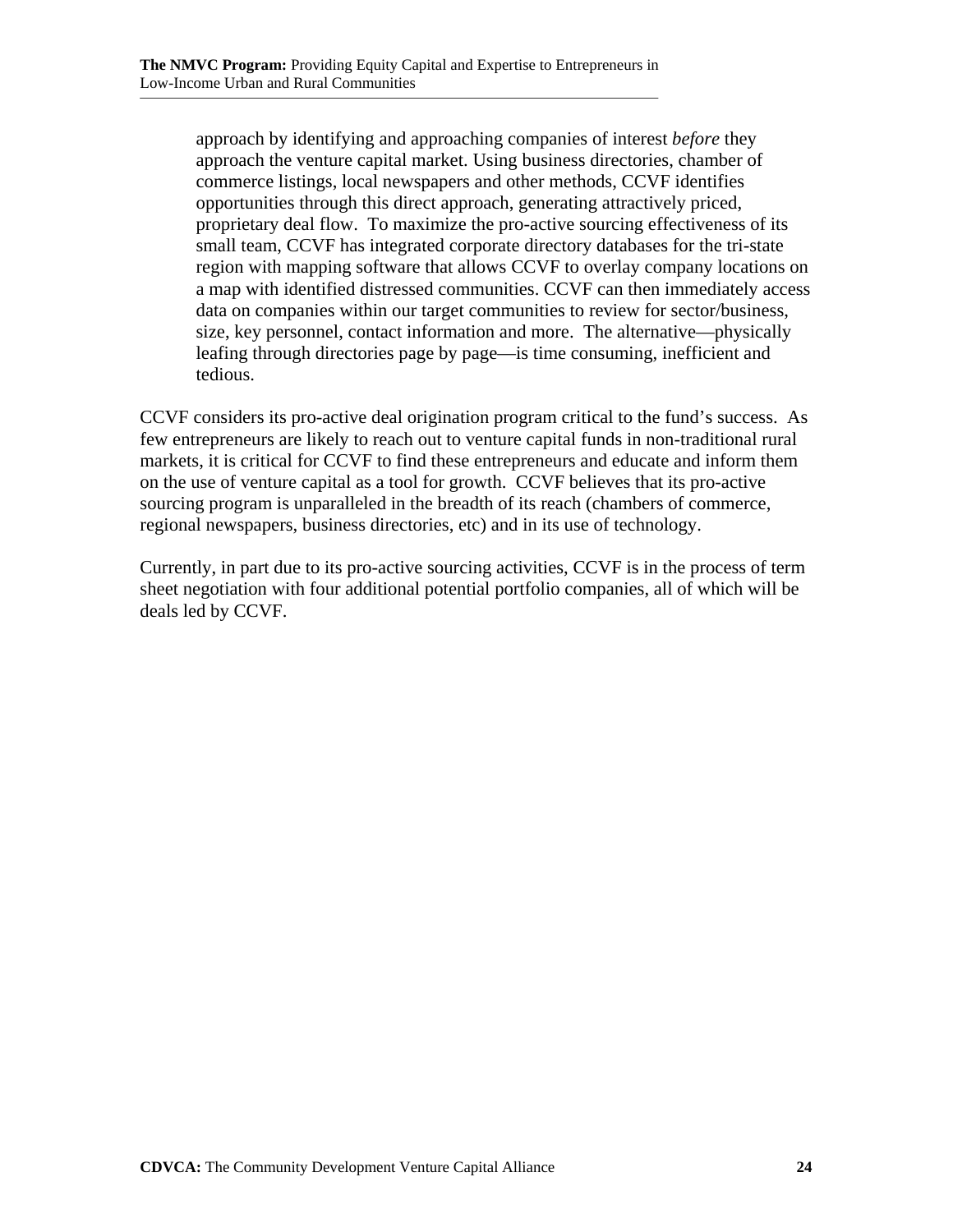#### *Murex Investments I, LP*

4700 Wissahickon, Suite 126, Philadelphia, PA 19144 Telephone: (215) 951-0300 Fax: (215) 849-7360, (215) 848-3194 Website: www.murexinvests.com, www.rhd.org Email: jacob@murexinvests.com, joel@murexinvests.com

#### **Key Personnel:**

Joel Steiker, Business Developer Jacob Gray, Development Director

#### **Established:**

2003

**Capital Available for Investment:**  \$7.8 million

**Operational Assistance Pool:** 

\$3.3 million

#### **Amount Invested and Reserves:**

\$3.61 million as of 3/31/06

#### **Geographic Focus:**

Philadelphia region, including parts of Pennsylvania, Delaware, and New Jersey.

#### **Background:**

Murex Investments I, LP is a US Treasury-certified Community Development Financial Institution and a wholly owned subsidiary of Resources for Human Development, Inc., (RHD), a nonprofit organization headquartered in Philadelphia with over 3000 employees in seven states and an annual operating budget of \$125 million. RHD provides infrastructure support to Murex, including financial oversight, office space in RHD's headquarters, and technical and administrative services.

#### **Social Mission**

The Funds seek to create jobs and wealth for low-income people, targeting businesses that provide benefits and living wages, and opportunities for employee ownership. The general consensus is that Murex's investment geography, especially dependent on the manufacturing sector for living wage jobs, has not recovered fully from the 2002 recession. Prospects for the region's low-income residents have even worsened over the past two years. The US Census Bureau's Current Population Survey and its American Community Survey for 2003 and 2004 reveal that in Philadelphia, which has been losing jobs and residents for fifty years, 25% of its estimated 1.41 million residents lived below the federal poverty line last year, up from 22% a year earlier. About 35% of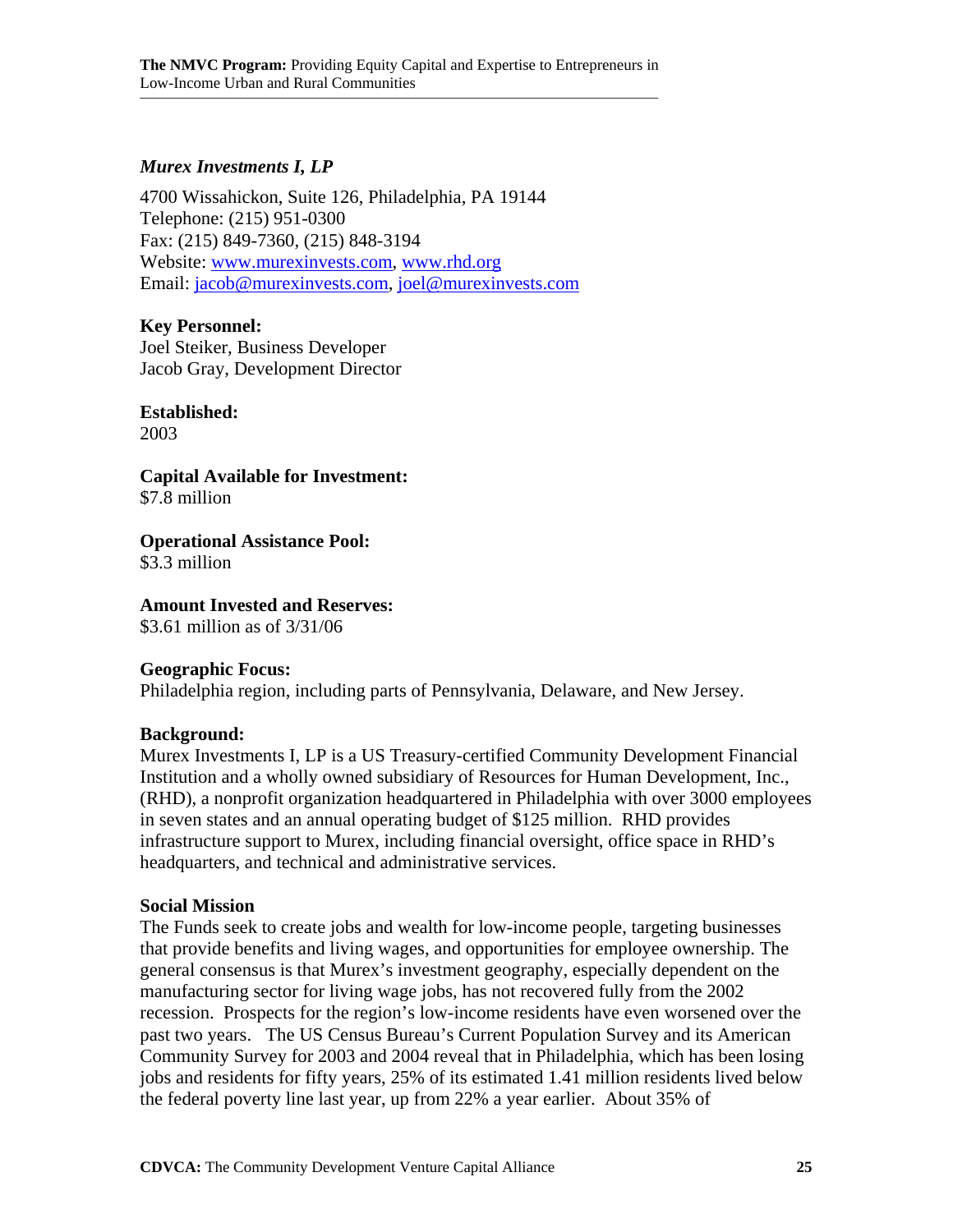Philadelphia's children were living in poverty, up from 28% in 2003. Those figures pushed Philadelphia into the No. 9 spot among poorest US big cities and No. 5 among US counties, its worst showing in at least three years.

#### **Investment Information**

Murex makes investments in a region around Philadelphia including parts of Pennsylvania and New Jersey. The Fund seeks investments in high-value added sectors such as manufacturing and avoids businesses that would create low-wage retail jobs. The Fund typically invests between \$50,000 and \$500,000.

While pursuing its social goals, Murex targets emerging companies with strong management, the highest financial return and the possibility of an exit within five years. Since beginning operations in 2003, more than 700 potential deals have been referred to Murex from companies located in its investment geography. For every request for operational assistance that Murex is able to meet, approximately 50 are received. Since investing activities began, Murex NMVC has completed 36 operational assistance projects having a value of over \$700,000.

Investors in the Fund include MBNA Bank, PNC Bank, Barred Rock Fund, RHD, and the Bryn Mawr Trust. Operational assistance grantors include the Commonwealth of Pennsylvania, the City of Philadelphia, First Union Regional Foundation, Conectiv, RHD, and The Shefa Fund.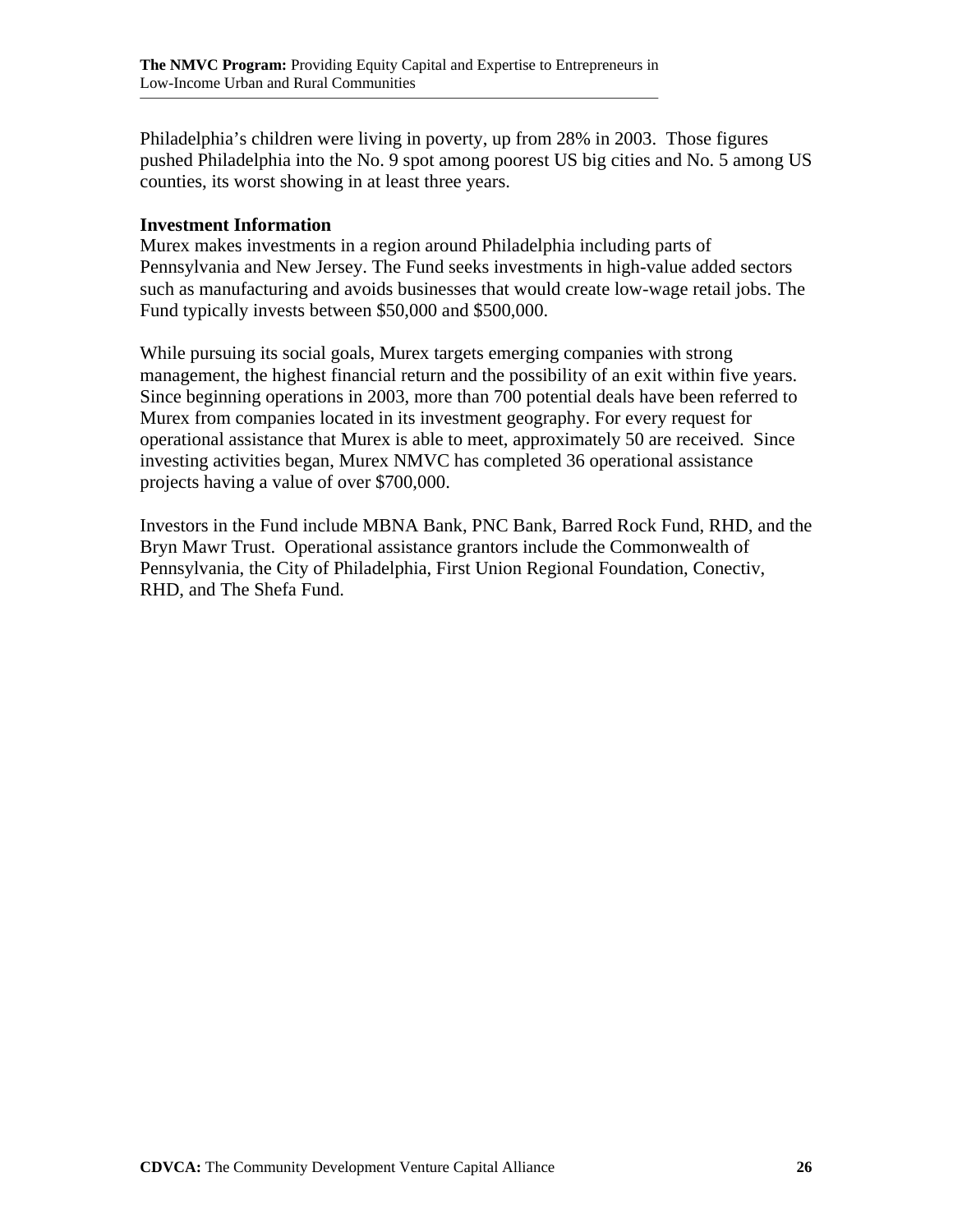#### *Penn Ventures Partners, LP*

132 State Street - Suite 200 Harrisburg, Pennsylvania 17101 Telephone: (717) 236-2300 Fax: (717) 236-2350 Website: www.pennventures.com

#### **Contact:**

Dean M. Kline

#### **Fund Established:**  2003

#### **Key Personnel:**

Gene R. Peck, Director Dean M. Kline, Deputy Director

#### **Capital Available for Investment:**

\$21 million

**Amount Invested and reserves as of 6/1/06:**  \$8 million

## **Geographical Focus:**

34-county region of central and northern Pennsylvania

#### **Background:**

The General Partner of Penn Ventures is a joint venture with Ben Franklin Technology Center of Central and Northern Pennsylvania and Zero Stage Capital Company. Penn Venture Partners is managed by Penn Ventures Management Company, L.L.C., which is a wholly-owned subsidiary of Zero Stage Capital Company.

#### **Social Mission:**

The Penn Venture Partners Fund is a licensed New Markets Venture Capital Company. It seeks to improve the lives of Pennsylvania residents by creating good jobs for lowincome and rural people with a special eye to creating opportunities for minorities and for creating jobs with living wages. The creation and retention of good jobs, the successful development of promising start-ups, the growth of established companies, new approaches to community challenges, and a strong economic climate for Pennsylvania are all goals of the Fund.

#### **Investment Information:**

The Fund invests in a 34-county region of Pennsylvania that is primarily rural and lowincome. It focuses on manufacturing, energy, information technology, electronics, and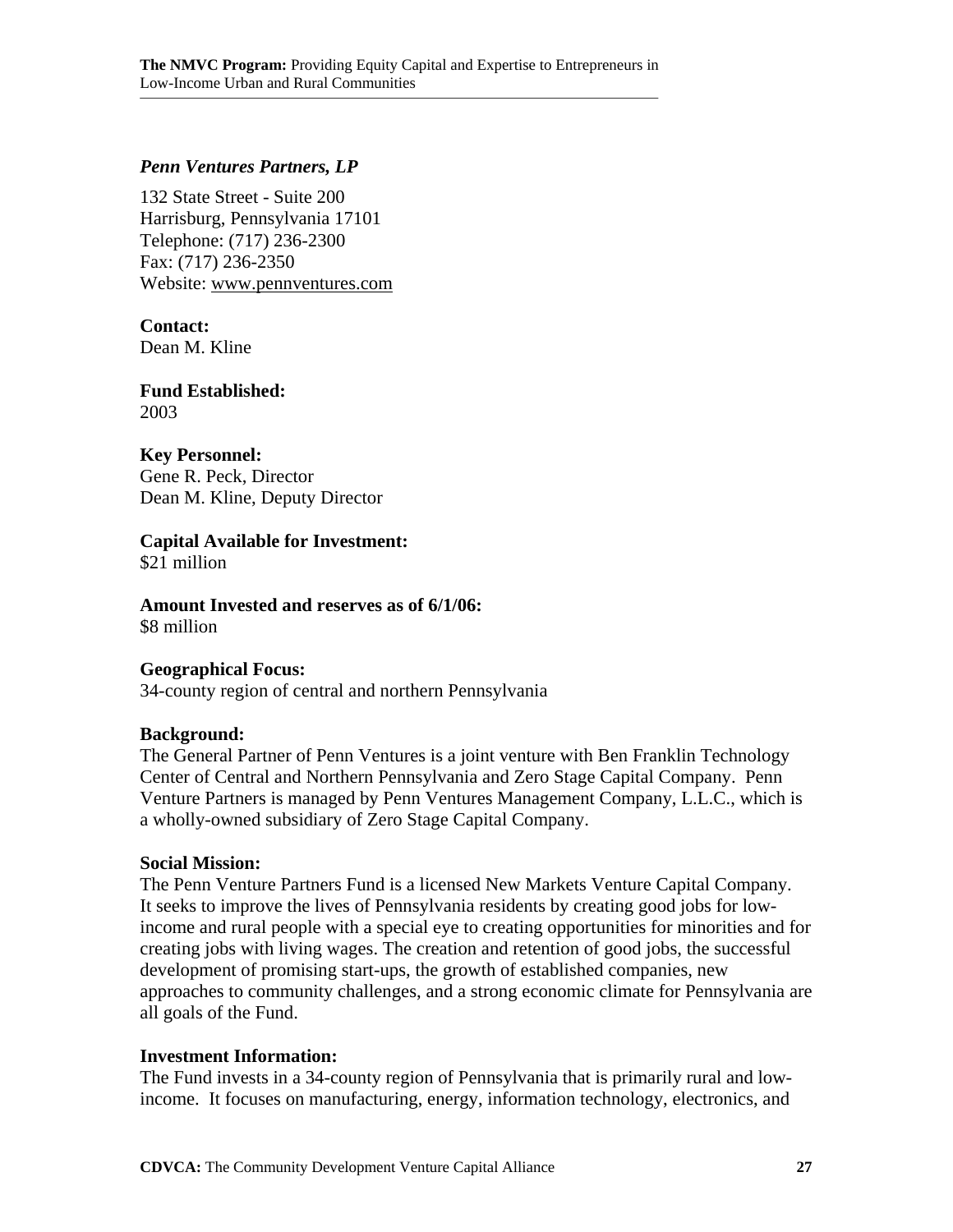materials-related industries. The Fund avoids seed- and early-stage investments, preferring to invest in businesses in later stages of development (revenues between \$1 million and \$25 million). Investments typically range from \$500,000 to \$2 million. The PVP Fund will look to co-invest when appropriate.

#### **Portfolio Company – Hardbikes, Inc.**

Hardbikes Inc. is a newly-formed manufacturer of custom motorcycles. The two founders are well-positioned to make the company successful, both in terms of financial return to investors and employment creation for its community. One of the founders is a recognized expert in manufacturing organization, having accomplished the establishment of efficient production at two previous companies. The other co-founder is a veteran of the custom cycle business and highly regarded within that industry. Prior to manufacturing, Hardbikes already had firm sales commitments for a significant number of cycles. The founders were also dedicated to producing their cycles in the one of the founder's hometown: Tyrone, Pennsylvania, a city which thrived on oil and steel, but is now suffering under high unemployment. Obtaining the capital in excess of \$4 million needed to put Hardbikes on firm footing was complicated by the choice of location. Penn Ventures saw the value of the enterprise and committed to be the primary investor. The fund's presence in the deal encouraged other investors to join the syndication and properly fund Hardbikes. As such, the community of Tyrone will immediately gain this business and investment, plus 10 well-paid jobs. Within two years, it is projected that there will be 30 employed at the Hardbikes' facility in Tyrone.

#### **Operational Assistance Recipient – AlternaMats**

The OA program that is administered by Penn Venture Partners has helped many small enterprises in Pennsylvania that otherwise would not have received financial assistance. One of these companies is a small industrial mat manufacturer that is located in Titusville, PA: a town of high unemployment in the northwestern part of the state. The OA program paid for a project that analyzed their order fulfillment and production processes. The results of this project enabled the company to make some key operational and strategic decisions including the following:

- The company invested over \$85,000 in expanding production capabilities, and sales reached \$4.5 million in 2004 and are on track for a 20+% increase in 2005.
- The company has hired five additional production workers and is also planning on hiring another salesperson.
- The company is negotiating with sales representatives in Australia and Europe.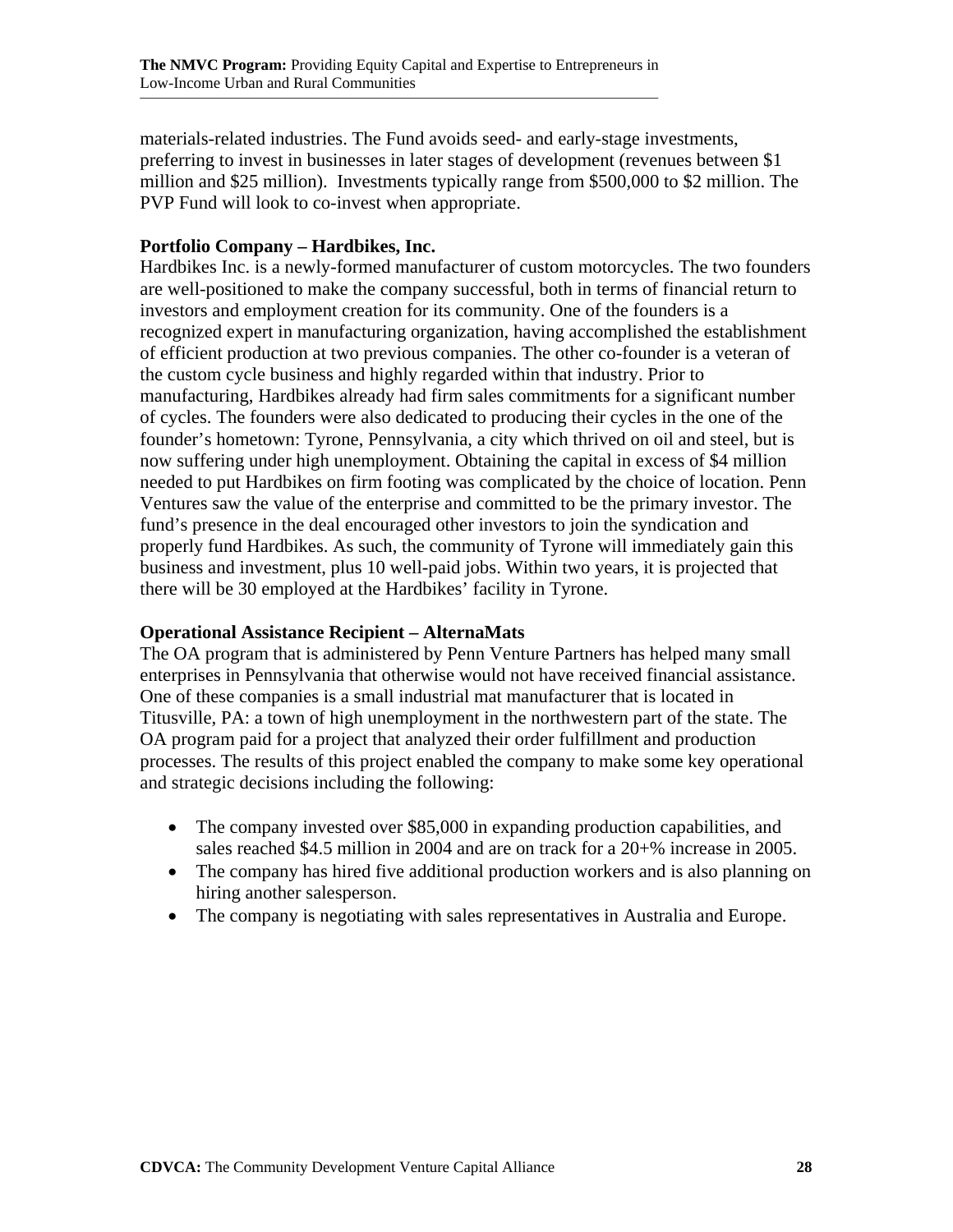#### *New Markets Growth Fund*

2518 Van Munchig Hall College Park, MD 20742 Telephone: 301 405 9499 Fax: 301 314 7971 Website: www.newmarketsfund.com Email: mgrovic@newmarketsfund.com

#### **Key Personnel**:

Mark Grovic, Managing Director Robb Doub, Managing Director Done Spero, Managing Director

#### **Established:**

March, 2003

**Capital Available for Investment:** \$19 million

**Operational Assistance Pool:** \$6 million

**Amount Invested and Reserves:**

\$14.0 million as of June 1, 2006

#### **Geographic Focus**:

Maryland, Virginia and Washington, D.C.

#### **Background:**

Established in April 2003, the New Markets Growth Fund (NMGF) makes equity investments and provides operational assistance to both early-stage ventures and small to mid-sized high growth companies located in Maryland, Washington DC and Northern Virginia.

NMG Fund seeks opportunities where either startups or more mature companies can commercialize innovative products and processes into domestic and foreign markets. The Fund is most interested in companies that have market validation of their product, have been through the development cycle and are ready to ship product. The Fund also focuses on later stage businesses looking for expansion capital to address new markets both vertical and geographic.

#### **Social Mission:**

NMGF focuses on early stage companies, backing visionary entrepreneurs and cutting edge technologies prior to their acceptance by other capital providers. The Fund acts as a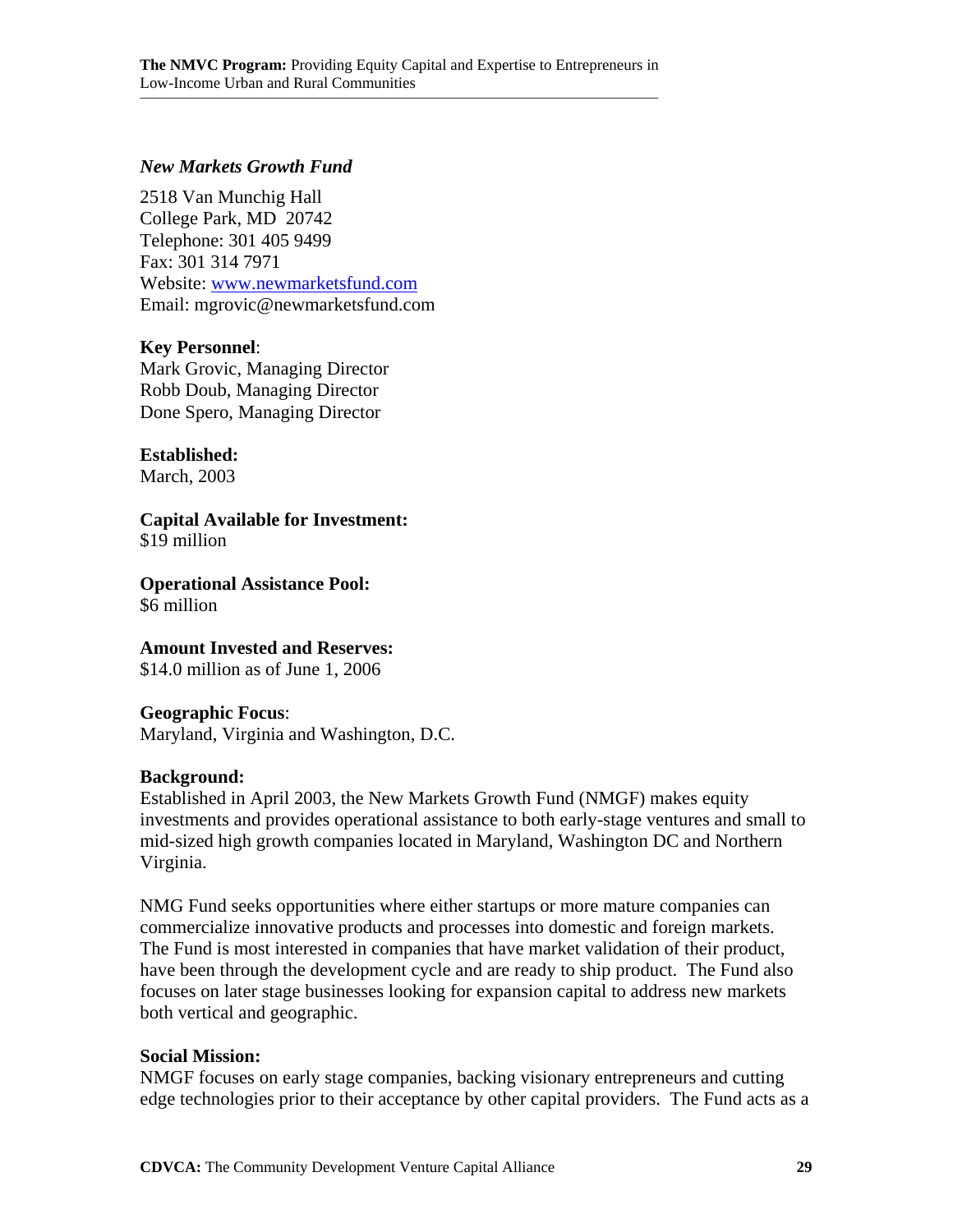strong economic development model by leveraging break-through intellectual property from universities and federal labs, assembling strong management teams, and building high growth companies with a highly skilled labor force in low-income neighborhoods. NMGF leads other funds into investments into neighborhoods that would typically ignore at a ratio of \$6 to every \$1 of our dollars invested.

#### **Investment Information:**

The Fund expects that it will invest in approximately 20 companies with individual investments ranging from \$200,000 to \$2,000,000. Investors in NMG Fund include the SBA, private financial institutions and high net worth individuals.

Portfolio companies to date include:

- Navtrak, which provides monitoring, mapping and reporting for mobile workforces;
- Lightningcast, a leader in delivering relevant advertising content to the Internet broadcast world;
- BD Metrics, which provides software that streamlines the business development process through automation; and
- BioSurface Engineering Technologies, Inc. that leverages over 15 years of research and development in chemistries designed to control the body's biologic response to medical device implants.

NMGF's last investment in FortiusOne focuses on the homeland security market and complex infrastructure vulnerability assessments through geo-spatial mapping software. NMGF helped Fortius license the technology from George Mason University, and used operational assistance fund to recruit their current CEO and improve their intellectual property strategy. NMGF then lead a strong syndicate of investors who specialize in the security space to create a well-funded company.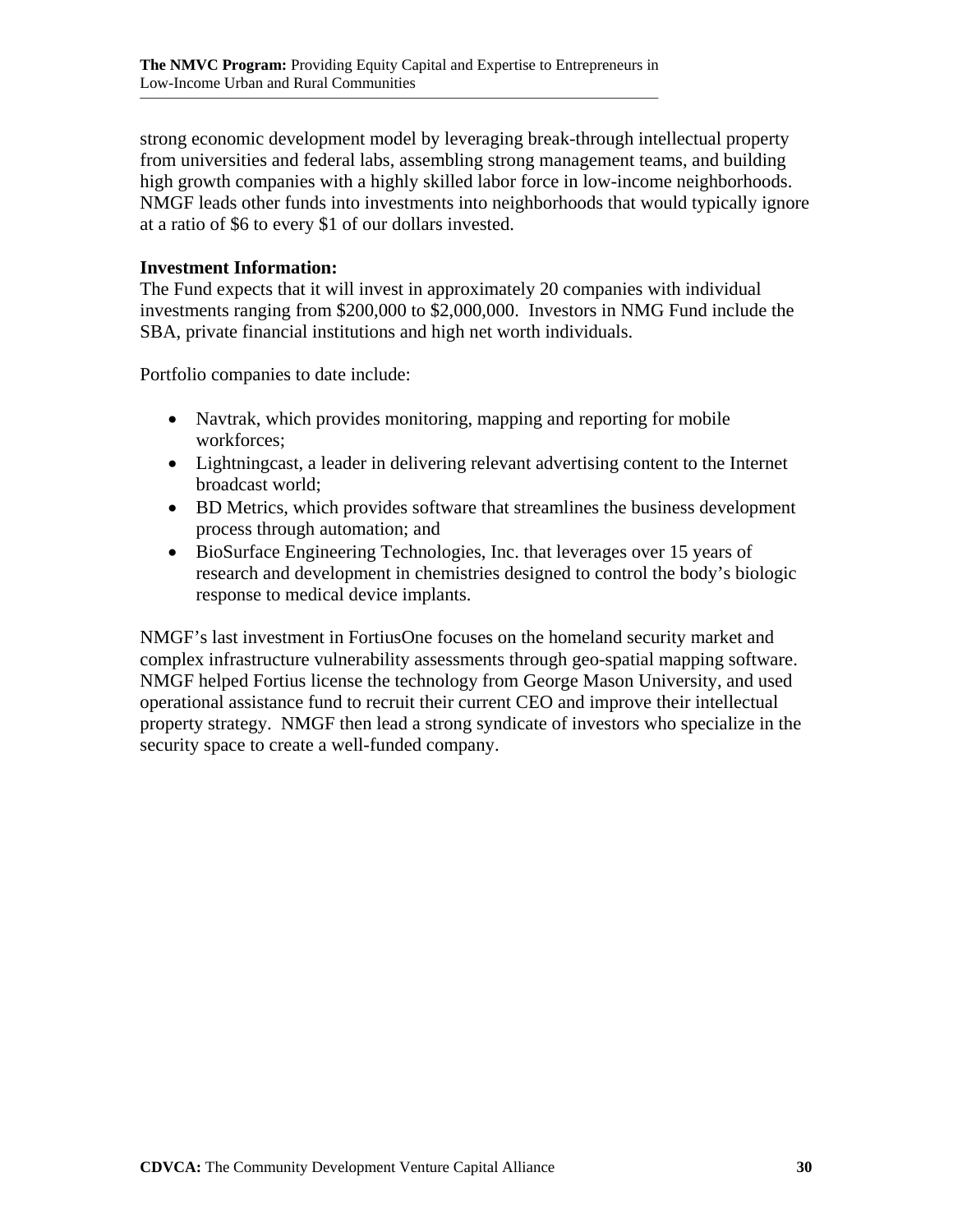#### *The Southern Appalachian Fund (SAF)*

P.O. Box 1738 362 Old Whitley Road London, KY 40743-1738 Telephone: (606) 864-5175 Website: www.southappfund.com Email: info@SouthAppFund.com

#### **Key Personnel:**

Ray Moncrief, President, Southern Appalachian Management Company, LLC and Fund Manager Grady Vanderhoofven, Executive Vice-President, Southern Appalachian Management Company, LLC and Assistant Fund Manager Brenda McDaniel, Chief Financial Officer Melissa Muendel, Program Director, Operational Assistance

#### **Established:**

2003

#### **Capital Available for Investment:**

\$6.5 million

#### **Amount Invested:**

\$5.34 million as of June 1, 2006

#### **Geographic Focus:**

Kentucky, Tennessee, and the Appalachian counties of Georgia, Alabama, and Mississippi

#### **Background:**

The Southern Appalachian Fund (SAF), with offices in Oak Ridge, Tennessee and London, Kentucky is a New Markets Venture Capital Company, providing equity capital and operational assistance for early-stage and growth companies in low income areas in Kentucky, Tennessee and the Appalachian counties of Mississippi, Alabama and Georgia.

#### **Social Mission:**

The Fund's mission is to generate market-rate returns for its investors while promoting shared and sustainable economic development throughout its target region. SAF seeks to promote economic development and the creation of wealth and job opportunities in lowincome geographic areas and among individuals living in such areas.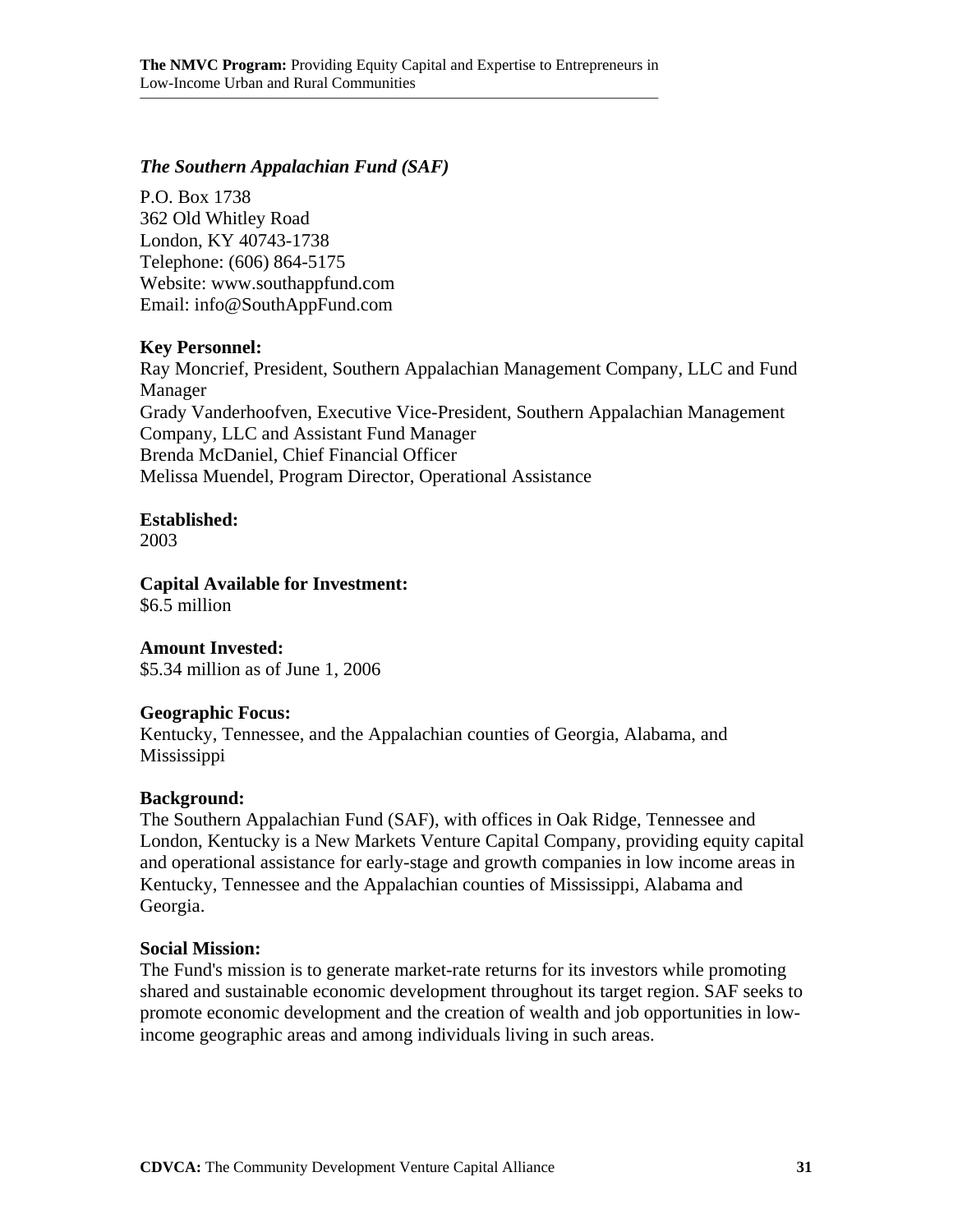#### **Investment Information:**

The Southern Appalachian Fund (SAF) invests in early and expansion-stage manufacturing, technology, and software companies, and seeks to invest between \$200,000 and \$600,000 in each of its portfolio companies. It expects to hold a typical investment for four to seven years. The fund lists likely exit scenarios as an external sale/merger or an internal management buyout. Generally, SAF seeks to co-invest in rounds led by itself or other institutional investors.

#### **Portfolio Summary**

**NuMarkets, LLC** – Etowah, TN – population 3600, rural and low income (www.numarkets.com)

- Date of initial investment: February 2004
- # of employees at time term sheet was signed: 11
- # of employees today: 30 (56.67% of whom live in low income census tracts)
	- o Includes employees in Etowah, Chattanooga, Knoxville, and Cleveland (all in Tennessee)
	- o Indirect employees: 19 (these employees are located at franchise stores in Knoxville, TN, Frazer, PA, and Salt Lake City, UT)

**Smart Furniture, Inc.** – Chattanooga, TN – low income, HUB Zone

(www.smartfurniture.com)

- Date of initial investment: August 2004
- # of employees at time term sheet was signed: 1
- # of employees today: 17 (23.53% of whom live in low income census tracts) o All of the employees are located in Chattanooga, TN.

**Tricycle, Inc.** – Chattanooga, TN – low income, HUB Zone

(www.tricycleinc.com)

- Date of initial investment: August 2004
- # of employees at time term sheet was signed: 3
- # of employees today: 24 employees in the United States (16.67% of whom live in low income census tracts)
	- o All of the employees (in the US) are located in Chattanooga, TN.
	- o 9 employees in the United Kingdom (Tricycle, Ltd. is a wholly-owned subsidiary of Tricycle, Inc.)

**Eonstreams, Inc.** – Knoxville, TN – low income, Urban Empowerment Zone (www.eonstreams.com)

- Date of initial investment: March 2005
- # of employees at time term sheet was signed: 11
- # of employees today: 17 (none live in low income census tracts)
	- o 15 of the employees are located in Knoxville, TN.
	- o 2 of the employees are located in Texas.